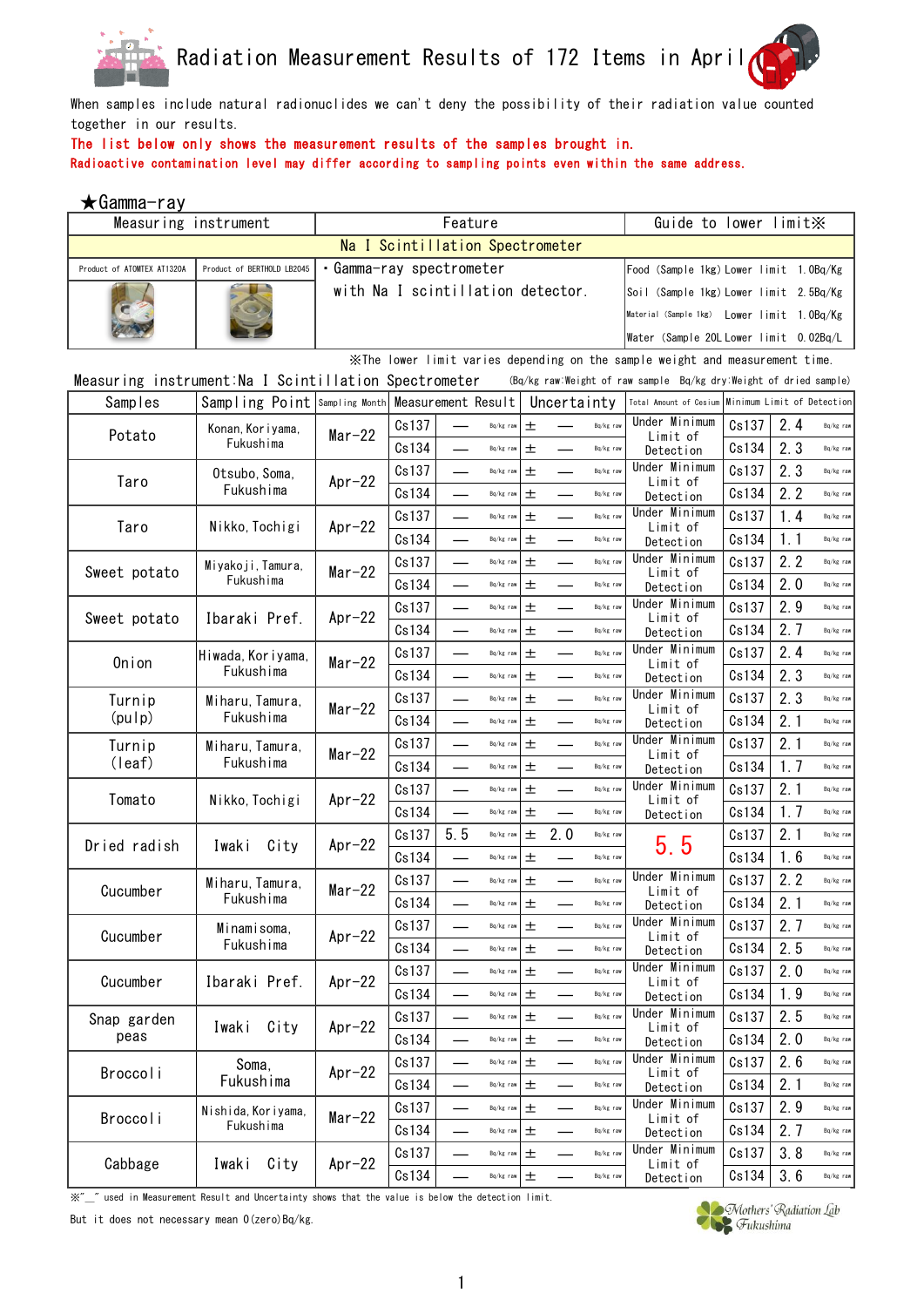(Bq/kg raw:Weight of raw sample Bq/kg dry:Weight of dried sample)

| Samples                    | Sampling Point Sampling Month Measurement Result |           |       |                             |             |       | Uncertainty |           | Total Amount of Cesium     |       | Minimum Limit of Detection |           |
|----------------------------|--------------------------------------------------|-----------|-------|-----------------------------|-------------|-------|-------------|-----------|----------------------------|-------|----------------------------|-----------|
|                            |                                                  |           | Cs137 |                             | Bq/kg raw   | 士     |             | Bq/kg raw | Under Minimum              | Cs137 | 3.6                        | Bq/kg raw |
| Spinach                    | City<br>Iwaki                                    | $Apr-22$  | Cs134 |                             | Bq/kg raw   | 土     |             | Bq/kg raw | Limit of<br>Detection      | Cs134 | 3.4                        | Bq/kg raw |
| Japanese                   | Tamura, Koriyama,                                |           | Cs137 |                             | Bq/kg raw   | 土     |             | Bq/kg raw | Under Minimum              | Cs137 | 2.2                        | Bq/kg raw |
| mustard spinach            | Fukushima                                        | $Mar-22$  | Cs134 |                             | Bq/kg raw   | 土     | —           | Bq/kg raw | Limit of<br>Detection      | Cs134 | 2.1                        | Bq/kg raw |
|                            |                                                  |           | Cs137 |                             | Bq/kg raw   | $\pm$ |             | Bq/kg raw | Under Minimum              | Cs137 | 4.4                        | Bq/kg raw |
| Sunny lettuce              | Nikko, Tochigi                                   | $Apr-22$  | Cs134 |                             | Bq/kg raw   | 土     |             | Bq/kg raw | Limit of                   | Cs134 | 4.1                        | Bq/kg raw |
|                            |                                                  |           |       |                             |             |       |             |           | Detection<br>Under Minimum | Cs137 | 1.5                        |           |
| Garland<br>chrysanthemum   | Fukuyama, Koriyama,<br>Fukushima                 | $Mar-22$  | Cs137 |                             | Bq/kg raw   | 土     |             | Bq/kg raw | Limit of                   |       |                            | Bq/kg raw |
|                            |                                                  |           | Cs134 |                             | Bq/kg raw   | 土     |             | Bq/kg raw | Detection<br>Under Minimum | Cs134 | 1.2                        | Bq/kg raw |
| Gynura bicolor             | Nikko, Tochigi                                   | $Ar-22$   | Cs137 | $\overline{\phantom{a}}$    | Bq/kg raw   | 土     | ▃           | Bq/kg raw | Limit of                   | Cs137 | 1.7                        | Bq/kg raw |
|                            |                                                  |           | Cs134 |                             | Bq/kg raw   | 土     |             | Bq/kg raw | Detection                  | Cs134 | 1.3                        | Bq/kg raw |
| Shantung                   | City<br>Iwaki                                    | Apr $-22$ | Cs137 |                             | Bq/kg raw   | 土     |             | Bq/kg raw | Under Minimum<br>Limit of  | Cs137 | 3.2                        | Bq/kg raw |
| vegetables                 |                                                  |           | Cs134 |                             | Bq/kg raw   | 土     |             | Bq/kg raw | Detection                  | Cs134 | 3.0                        | Bq/kg raw |
| Kakina                     | Hirono, Futaba,                                  | Apr $-22$ | Cs137 | $\overline{\phantom{0}}$    | Bq/kg raw   | $\pm$ | —           | Bq/kg raw | Under Minimum<br>Limit of  | Cs137 | 3.1                        | Bq/kg raw |
|                            | Fukushima                                        |           | Cs134 |                             | Bq/kg raw   | 士     |             | Bq/kg raw | Detection                  | Cs134 | 2.9                        | Bq/kg raw |
| Japanese                   |                                                  |           | Cs137 |                             | Bq/kg raw   | 士     |             | Bq/kg raw | Under Minimum<br>Limit of  | Cs137 | 2.7                        | Bq/kg raw |
| honeywort<br>(Hydroponics) | Tabito, Iwaki                                    | Apr $-22$ | Cs134 |                             | Bq/kg raw   | 土     |             | Bq/kg raw | Detection                  | Cs134 | 2.1                        | Bq/kg raw |
|                            |                                                  |           | Cs137 | $\overline{\phantom{0}}$    | Bq/kg raw   | 土     |             | Bq/kg raw | Under Minimum              | Cs137 | 2.5                        | Bq/kg raw |
| Watercress                 | Nikko, Tochigi                                   | $Apr-22$  | Cs134 | <u>e a</u>                  | Bq/kg raw   | 土     |             | Bq/kg raw | Limit of<br>Detection      | Cs134 | 2.0                        | Bq/kg raw |
|                            |                                                  |           | Cs137 |                             | Bq/kg raw   | 土     |             | Bq/kg raw | Under Minimum              | Cs137 | 4.4                        | Bq/kg raw |
| Leaf garlic                | City<br>Iwaki                                    | $Apr-22$  | Cs134 | $\sim$                      | Bq/kg raw   | 土     |             | Bq/kg raw | Limit of                   | Cs134 | 4.1                        | Bq/kg raw |
|                            |                                                  |           | Cs137 |                             | Bq/kg raw   | 土     |             | Bq/kg raw | Detection<br>Under Minimum | Cs137 | 3.0                        | Bq/kg raw |
| Parsley                    | City<br>Iwaki                                    | Apr $-22$ |       |                             |             |       |             |           | Limit of                   |       | 2.3                        |           |
|                            |                                                  |           | Cs134 |                             | Bq/kg raw   | 士     |             | Bq/kg raw | Detection<br>Under Minimum | Cs134 |                            | Bq/kg raw |
| Burdock                    | Tamura, Koriyama,<br>Fukushima                   | $Mar-22$  | Cs137 |                             | Bq/kg raw   | 土     |             | Bq/kg raw | Limit of                   | Cs137 | 1.5                        | Bq/kg raw |
|                            |                                                  |           | Cs134 |                             | Bq/kg raw   | 士     |             | Bq/kg raw | Detection                  | Cs134 | 1.2                        | Bq/kg raw |
| Burdock                    | Yanagawa, Date,                                  | $Mar-22$  | Cs137 |                             | Bq/kg raw   | 土     |             | Bq/kg raw | Under Minimum<br>Limit of  | Cs137 | 2.7                        | Bq/kg raw |
|                            | Fukushima                                        |           | Cs134 |                             | Bq/kg raw   | 士     |             | Bq/kg raw | Detection                  | Cs134 | 2.5                        | Bq/kg raw |
| Yacon                      | Hirono, Futaba,                                  | Apr $-22$ | Cs137 | $\mathcal{L}_{\mathcal{A}}$ | Bq/kg raw   | 土     |             | Bq/kg raw | Under Minimum<br>Limit of  | Cs137 | 1.9                        | Bq/kg raw |
|                            | Fukushima                                        |           | Cs134 |                             | Bq/kg raw   | 土     |             | Bq/kg raw | Detection                  | Cs134 | 1.8                        | Bq/kg raw |
| Asparagus                  | Tomioka, Futaba,                                 | Apr $-22$ | Cs137 |                             | Bq/kg raw   | 土     |             | Bq/kg raw | Under Minimum<br>Limit of  | Cs137 | 2.1                        | Bq/kg raw |
|                            | Fukushima                                        |           | Cs134 |                             | $Bq/kg$ raw | 土     |             | Bq/kg raw | Detection                  | Cs134 | 1.7                        | Bq/kg raw |
|                            | Tamura, Koriyama,                                |           | Cs137 |                             | Bq/kg raw   | 土     |             | Bq/kg raw | Under Minimum              | Cs137 | 3.1                        | Bq/kg raw |
| Asparagus                  | Fukushima                                        | $Mar-22$  | Cs134 |                             | Bq/kg raw   | 土     |             | Bq/kg raw | Limit of<br>Detection      | Cs134 | 2.9                        | Bq/kg raw |
|                            |                                                  |           | Cs137 |                             | Bq/kg raw   | 土     |             | Bq/kg raw | Under Minimum              | Cs137 | 2.6                        | Bq/kg raw |
| Cauliflower                | Fukushima Pref.                                  | $Mar-22$  | Cs134 |                             | Bq/kg raw   | 土     |             | Bq/kg raw | Limit of<br>Detection      | Cs134 | 2.1                        | Bq/kg raw |
|                            |                                                  |           | Cs137 |                             | Bq/kg raw   | 土     |             | Bq/kg raw | Under Minimum              | Cs137 | 2.5                        | Bq/kg raw |
| Cauliflower                | Ibaraki Pref.                                    | $Apr-22$  | Cs134 |                             | Bq/kg raw   | 土     |             | Bq/kg raw | Limit of                   | Cs134 | 2.4                        | Bq/kg raw |
|                            |                                                  |           |       |                             |             |       |             |           | Detection<br>Under Minimum |       | 2.6                        |           |
| Leaf wasabi                | Soma, Fukushima                                  | Apr $-22$ | Cs137 |                             | Bq/kg raw   | 土     |             | Bq/kg raw | Limit of                   | Cs137 |                            | Bq/kg raw |
|                            |                                                  |           | Cs134 | -                           | Bq/kg raw   | 土     |             | Bq/kg raw | Detection<br>Under Minimum | Cs134 | 2.3                        | Bq/kg raw |
| Green onion                | Shiroiwa, Koriyama,                              | $Mar-22$  | Cs137 |                             | $Bq/kg$ raw | 土     |             | Bq/kg raw | Limit of                   | Cs137 | 2.5                        | Bq/kg raw |
|                            | Fukushima                                        |           | Cs134 |                             | Bq/kg raw   | 土     |             | Bq/kg raw | Detection                  | Cs134 | 2.3                        | Bq/kg raw |
| Soybeans                   | Soma, Fukushima                                  | $Mar-22$  | Cs137 |                             | Bq/kg raw   | 土     |             | Bq/kg raw | Under Minimum<br>Limit of  | Cs137 | 1.4                        | Bq/kg raw |
|                            |                                                  |           | Cs134 |                             | Bq/kg raw   | 土     |             | Bq/kg raw | Detection                  | Cs134 | 1.1                        | Bq/kg raw |
| Apple(pulp)                | Fukushima,                                       | $Mar-22$  | Cs137 |                             | Bq/kg raw   | 土     |             | Bq/kg raw | Under Minimum<br>Limit of  | Cs137 | 1.8                        | Bq/kg raw |
|                            | Fukushima Pref.                                  |           | Cs134 |                             | Bq/kg raw   | 土     |             | Bq/kg raw | Detection                  | Cs134 | 1.7                        | Bq/kg raw |
| Apple                      | Fukushima,                                       |           | Cs137 |                             | Bq/kg raw   | 土     |             | Bq/kg raw | Under Minimum              | Cs137 | 1.9                        | Bq/kg raw |
| (peel, core)               | Fukushima Pref.                                  | $Mar-22$  | Cs134 |                             | Bq/kg raw   | 土     |             | Bq/kg raw | Limit of<br>Detection      | Cs134 | 1.5                        | Bq/kg raw |
|                            | Haramachi,                                       |           | Cs137 |                             | Bq/kg raw   | 土     |             | Bq/kg raw | Under Minimum              | Cs137 | 1.4                        | Bq/kg raw |
| Strawberry                 | Minamisoma,<br>Fukushima                         | Apr $-22$ | Cs134 |                             | $Bq/kg$ raw | $\pm$ |             | Bq/kg raw | Limit of<br>Detection      | Cs134 | 1.1                        | Bq/kg raw |
|                            |                                                  |           |       |                             |             |       |             |           |                            |       |                            |           |

**Which the measurement Result and Uncertainty shows that the value is below the detection limit.** 

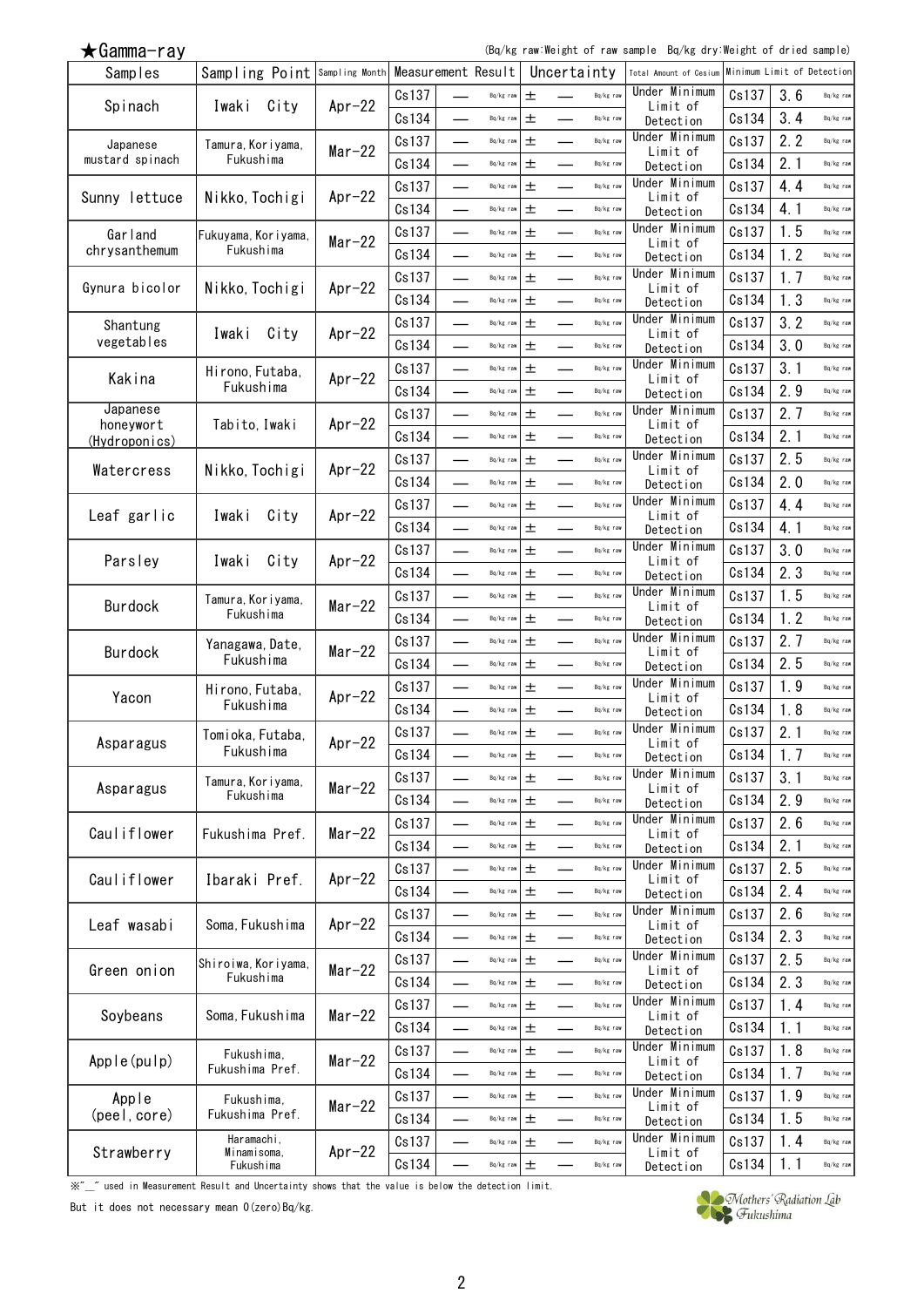(Bq/kg raw:Weight of raw sample Bq/kg dry:Weight of dried sample)

| Samples                             | Sampling Point Sampling Month Measurement Result |           |       |                             |             |       | Uncertainty |             | Total Amount of Cesium     | Minimum Limit of Detection |     |           |
|-------------------------------------|--------------------------------------------------|-----------|-------|-----------------------------|-------------|-------|-------------|-------------|----------------------------|----------------------------|-----|-----------|
|                                     |                                                  | $Ar-22$   | Cs137 |                             | Bq/kg raw   | 士     |             | Bq/kg raw   | Under Minimum              | Cs137                      | 2.2 | Bq/kg raw |
| Melon                               | Ibaraki Pref.                                    |           | Cs134 |                             | Bq/kg raw   | 土     |             | Bq/kg raw   | Limit of<br>Detection      | Cs134                      | 2.0 | Bq/kg raw |
| Bamboo shoot                        |                                                  |           | Cs137 |                             | Bq/kg raw   | 土     |             | Bq/kg raw   | Under Minimum              | Cs137                      | 2.8 | Bq/kg raw |
| (raw)                               | Obama, Iwaki                                     | Apr $-22$ | Cs134 |                             | Bq/kg raw   | 土     |             | Bq/kg raw   | Limit of<br>Detection      | Cs134                      | 2.6 | Bq/kg raw |
|                                     |                                                  |           | Cs137 |                             | Bq/kg raw   | $\pm$ |             | Bq/kg raw   | Under Minimum              | Cs137                      | 1.5 | Bq/kg raw |
| Mountain udo                        | Soma, Fukushima                                  | $Ar-22$   | Cs134 |                             | Bq/kg raw   | 土     |             | Bq/kg raw   | Limit of                   | Cs134                      | 1.1 | Bq/kg raw |
|                                     |                                                  |           | Cs137 |                             |             | 土     |             | Bq/kg raw   | Detection<br>Under Minimum | Cs137                      | 2.0 | Bq/kg raw |
| Udo                                 | City<br>Iwaki                                    | $Ar-22$   |       |                             | Bq/kg raw   |       |             |             | Limit of                   |                            |     |           |
|                                     | Samegawa,                                        |           | Cs134 |                             | Bq/kg raw   | 土     |             | Bq/kg raw   | Detection<br>Under Minimum | Cs134                      | 1.7 | Bq/kg raw |
| Udo<br>(cultivation)                | Higashishirakawa,                                | $Mar-22$  | Cs137 | $\overline{\phantom{a}}$    | Bq/kg raw   | 土     | ▃           | Bq/kg raw   | Limit of                   | Cs137                      | 2.0 | Bq/kg raw |
|                                     | Fukushima                                        |           | Cs134 |                             | Bq/kg raw   | 土     |             | Bq/kg raw   | Detection<br>Under Minimum | Cs134                      | 1.6 | Bq/kg raw |
| Butterbur sprout                    | Motomiya,                                        | $Mar-22$  | Cs137 |                             | Bq/kg raw   | 土     |             | Bq/kg raw   | Limit of                   | Cs137                      | 3.0 | Bq/kg raw |
| (w <sub>i</sub>   <sub>d</sub> )    | Fukushima                                        |           | Cs134 |                             | Bq/kg raw   | 土     |             | Bq/kg raw   | Detection                  | Cs134                      | 2.4 | Bq/kg raw |
| Butterbur                           | City<br>Iwaki                                    | Apr $-22$ | Cs137 | 2.2                         | Bq/kg raw   | 士     | 1.3         | Bq/kg raw   | 2. 2                       | Cs137                      | 1.7 | Bq/kg raw |
|                                     |                                                  |           | Cs134 |                             | Bq/kg raw   | 士     |             | Bq/kg raw   |                            | Cs134                      | 1.4 | Bq/kg raw |
| Hosta                               | Hirono, Futaba,                                  | $Apr-22$  | Cs137 |                             | Bq/kg raw   | 士     |             | Bq/kg raw   | Under Minimum<br>Limit of  | Cs137                      | 2.2 | Bq/kg raw |
|                                     | Fukushima                                        |           | Cs134 |                             | Bq/kg raw   | 土     |             | Bq/kg raw   | Detection                  | Cs134                      | 1.8 | Bq/kg raw |
| Ostrich fern                        |                                                  |           | Cs137 | $\overline{\phantom{0}}$    | Bq/kg raw   | 土     |             | Bq/kg raw   | Under Minimum              | Cs137                      | 2.0 | Bq/kg raw |
| sprout                              | City<br>Iwaki                                    | $Apr-22$  | Cs134 | $\overline{\phantom{0}}$    | Bq/kg raw   | 土     |             | Bq/kg raw   | Limit of<br>Detection      | Cs134                      | 1.6 | Bq/kg raw |
|                                     | Matsukawaura,                                    |           | Cs137 |                             | Bq/kg raw   | 土     |             | Bq/kg raw   | Under Minimum              | Cs137                      | 1.9 | Bq/kg raw |
| Sea lettuce                         | Soma, Fukushima                                  | $Apr-22$  | Cs134 | $\sim$                      | Bq/kg raw   | 土     |             | Bq/kg raw   | Limit of<br>Detection      | Cs134                      | 1.5 | Bq/kg raw |
| Oyster                              |                                                  |           | Cs137 | and a                       | Bq/kg raw   | 土     |             | Bq/kg raw   | Under Minimum              | Cs137                      | 1.8 | Bq/kg raw |
| mushroom                            | Iwaki<br>City                                    | $Mar-22$  | Cs134 |                             | Bq/kg raw   | 士     |             | Bq/kg raw   | Limit of                   | Cs134                      | 1.4 | Bq/kg raw |
|                                     |                                                  |           |       |                             |             | 土     |             | Bq/kg raw   | Detection<br>Under Minimum |                            | 3.2 |           |
| Oyster<br>mushroom                  | City<br>Iwaki                                    | $Mar-22$  | Cs137 |                             | Bq/kg raw   |       |             |             | Limit of                   | Cs137                      |     | Bq/kg raw |
|                                     |                                                  |           | Cs134 |                             | Bq/kg raw   | 士     |             | Bq/kg raw   | Detection<br>Under Minimum | Cs134                      | 3.0 | Bq/kg raw |
| Konjac                              | Pref.<br>Gunma                                   | $Mar-22$  | Cs137 |                             | Bq/kg raw   | 土     |             | Bq/kg raw   | Limit of                   | Cs137                      | 2.1 | Bq/kg raw |
|                                     |                                                  |           | Cs134 | <u>in</u>                   | Bq/kg raw   | 士     |             | Bq/kg raw   | Detection                  | Cs134                      | 2.0 | Bq/kg raw |
| Soy pulp                            | Tamura, Koriyama,                                | $Mar-22$  | Cs137 | $\mathcal{L}_{\mathcal{A}}$ | Bq/kg raw   | 土     |             | Bq/kg raw   | Under Minimum<br>Limit of  | Cs137                      | 2.5 | Bq/kg raw |
|                                     | Fukushima                                        |           | Cs134 |                             | Bq/kg raw   | 土     |             | Bq/kg raw   | Detection                  | Cs134                      | 2.4 | Bq/kg raw |
| Rice miso                           | Nakata, Koriyama,                                | $Mar-22$  | Cs137 |                             | Bq/kg raw   | 土     |             | Bq/kg raw   | Under Minimum<br>Limit of  | Cs137                      | 1.8 | Bq/kg raw |
|                                     | Fukushima                                        |           | Cs134 |                             | $Bq/kg$ raw | 土     |             | Bq/kg raw   | Detection                  | Cs134                      | 1.7 | Bq/kg raw |
|                                     | Motomiya,                                        |           | Cs137 |                             | Bq/kg raw   | 土     |             | Bq/kg raw   | Under Minimum              | Cs137                      | 2.2 | Bq/kg raw |
| Rice flour                          | Fukushima                                        | $Mar-22$  | Cs134 |                             | Bq/kg raw   | 士     |             | Bq/kg raw   | Limit of<br>Detection      | Cs134                      | 2.1 | Bq/kg raw |
|                                     | Konan, Koriyama,                                 |           | Cs137 |                             | Bq/kg raw   | 士     |             | Bq/kg raw   | Under Minimum              | Cs137                      | 2.9 | Bq/kg raw |
| Buckwheat flour                     | Fukushima                                        | $Mar-22$  | Cs134 |                             | Bq/kg raw   | 土     |             | Bq/kg raw   | Limit of<br>Detection      | Cs134                      | 2.7 | Bq/kg raw |
|                                     | Nishida, Koriyama,                               |           | Cs137 |                             | Bq/kg raw   | 土     |             | Bq/kg raw   | Under Minimum              | Cs137                      | 1.5 | Bq/kg raw |
| Sake lees                           | Fukushima                                        | $Mar-22$  | Cs134 |                             | $Bq/kg$ raw | 土     |             | Bq/kg raw   | Limit of<br>Detection      | Cs134                      | 1.2 | Bq/kg raw |
| Soil(in the park)                   |                                                  |           | Cs137 | 728.0                       | Bq/kg dry   |       | ± 73.9      | Bq/kg dry   |                            | Cs137                      | 1.2 | Bq/kg dry |
| under the bench                     | Yomogisaku Park<br>Chuodai-ino. Iwaki            | $Mar-22$  | Cs134 | 18.9                        | Bq/kg dry   | 土     | 2.2         | Bq/kg dry   | 746.9                      | Cs134                      | 1.3 | Bq/kg dry |
|                                     |                                                  |           | Cs137 | 470.0                       | Bq/kg dry   |       | ± 47.9      | Bq/kg dry   |                            |                            | 1.3 | Bq/kg dry |
| Soil(in the park)<br>under the tree | Yomogisaku Park<br>Chuodai-ino, Iwaki            | $Mar-22$  |       |                             |             |       |             |             | 479.3                      | Cs137                      |     |           |
|                                     |                                                  |           | Cs134 | 9.3                         | Bq/kg dry   | 士     | 1.3         | Bq/kg dry   |                            | Cs134                      | 1.4 | Bq/kg dry |
| Soil                                | Yomogisaku Park                                  | $Mar-22$  | Cs137 | 310.0                       | $Bq/kg$ dry |       | ± 31.9      | Bq/kg dry   | 319.6                      | Cs137                      | 1.1 | Bq/kg dry |
| (in the park)                       | Chuodai-ino, Iwaki                               |           | Cs134 | 9.6                         | Bq/kg dry   | 土     | 1.3         | Bq/kg dry   |                            | Cs134                      | 1.3 | Bq/kg dry |
| Soil                                | Yomogisaku Park                                  | $Mar-22$  | Cs137 | 268.0                       | $Bq/kg$ dry | 土     | 27.6        | $Bq/kg$ dry | 276.7                      | Cs137                      | 1.1 | Bq/kg dry |
| (in the park)                       | Chuodai-ino, Iwaki                               |           | Cs134 | 8.7                         | Bq/kg dry   | $\pm$ | 1.2         | Bq/kg dry   |                            | Cs134                      | 1.3 | Bq/kg dry |
| Soil                                | Yomogisaku Park                                  | $Mar-22$  | Cs137 | 174.0                       | $Bq/kg$ dry | $\pm$ | 18.0        | Bq/kg dry   | 179.3                      | Cs137                      | 1.1 | Bq/kg dry |
| (in the park)                       | Chuodai-ino, Iwaki                               |           | Cs134 | 5.3                         | Bq/kg dry   | 土     | 0.8         | Bq/kg dry   |                            | Cs134                      | 1.4 | Bq/kg dry |
| Soil(in the park)                   | Yomogisaku Park                                  |           | Cs137 | 81.6                        | $Bq/kg$ dry | 士     | 9.0         | Bq/kg dry   |                            | Cs137                      | 1.3 | Bq/kg dry |
| Sandbox                             | Chuodai-ino, Iwaki                               | $Mar-22$  | Cs134 | 2.9                         | $Bq/kg$ dry | 士     | 0.7         | Bq/kg dry   | 84.5                       | Cs134                      | 1.6 | Bq/kg dry |

**Which the measurement Result and Uncertainty shows that the value is below the detection limit.** 

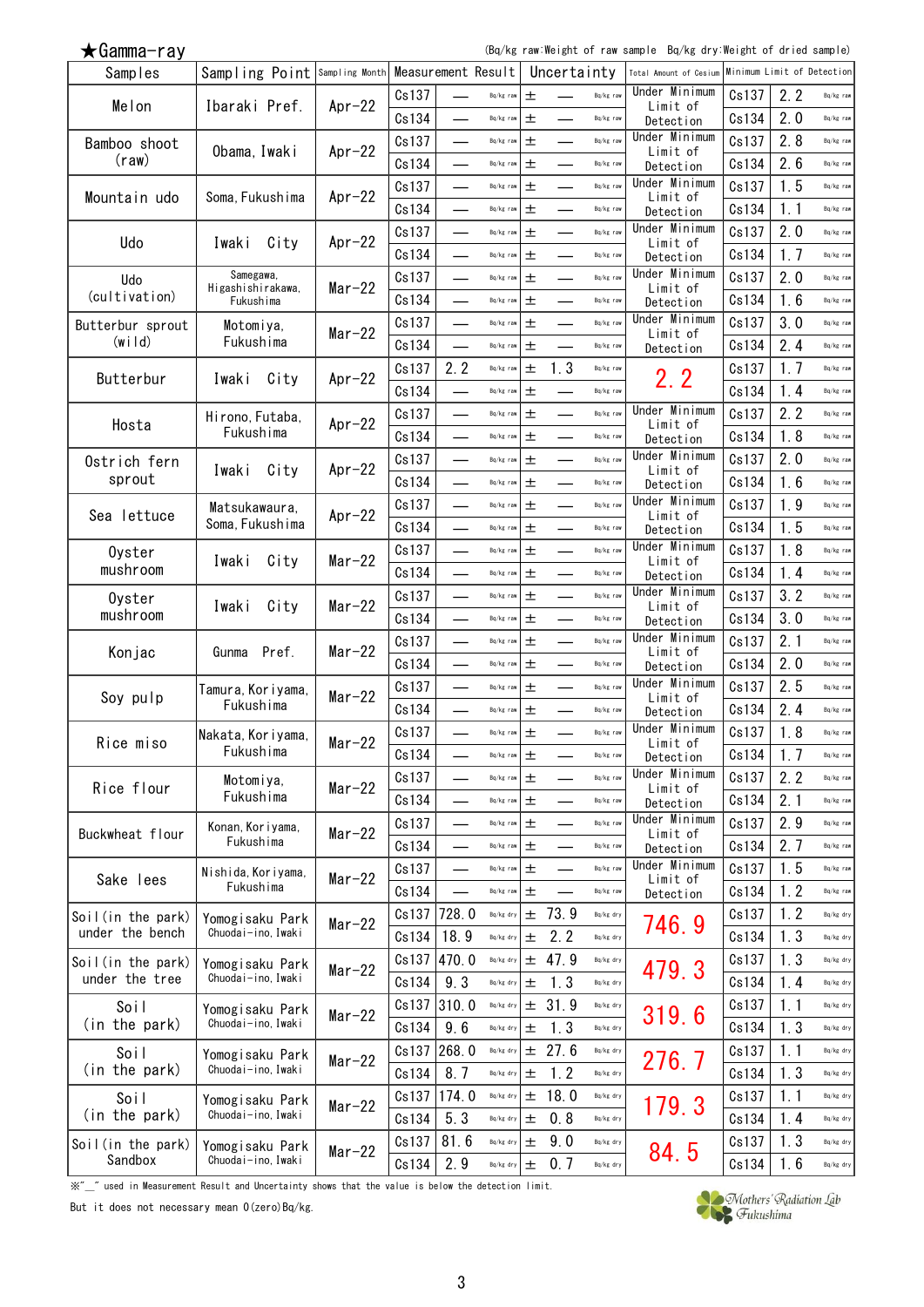(Bq/kg raw:Weight of raw sample Bq/kg dry:Weight of dried sample)

| Samples                        | Sampling Point Sampling Month         |           |       | Measurement Result |                                 |       | Uncertainty |           | Total Amount of Cesium | Minimum Limit of Detectionl |      |           |
|--------------------------------|---------------------------------------|-----------|-------|--------------------|---------------------------------|-------|-------------|-----------|------------------------|-----------------------------|------|-----------|
| Soil                           | Yomogisaku Park                       | $Mar-22$  | Cs137 | 70.0               | Bq/kg dry                       | $\pm$ | 7.7         | Bq/kg dry | 70.0                   | Cs137                       | 1.9  | Bq/kg dry |
| (in the park)                  | Chuodai-ino, Iwaki                    |           | Cs134 |                    | Bq/kg dry                       | 土     |             | Bq/kg dry |                        | Cs134                       | 2.3  | Bq/kg dry |
| Soil                           | Yomogisaku Park                       | $Mar-22$  | Cs137 | 57.0               | Bq/kg dry                       | 土     | 9.2         | Bq/kg dry | 57.0                   | Cs137                       | 2.9  | Bq/kg dry |
| (in the park)                  | Chuodai-ino, Iwaki                    |           | Cs134 |                    | Bq/kg dry                       | 土     |             | Bq/kg dry |                        | Cs134                       | 2.5  | Bq/kg dry |
| Soil                           | Yomogisaku Park                       | $Mar-22$  | Cs137 | 9.9                | Bq/kg dry                       | 土     | 1.2         | Bq/kg dry | 9.9                    | Cs137                       | 1.1  | Bq/kg dry |
| (in the park)                  | Chuodai-ino, Iwaki                    |           | Cs134 |                    | Bq/kg dry                       | 土     |             | Bq/kg dry |                        | Cs134                       | 1.3  | Bq/kg dry |
| Soil(in the park)              | Yomogisaku Park                       | $Mar-22$  | Cs137 | 9.1                | Bq/kg dry                       | 土     | 1.3         | Bq/kg dry | 9.1                    | Cs137                       | 1.9  | Bq/kg dry |
| under the swing                | Chuodai-ino, Iwaki                    |           | Cs134 |                    | Bq/kg dry                       | 土     |             | Bq/kg dry |                        | Cs134                       | 2.2  | Bq/kg dry |
| Soil                           | Minamisaku Park                       | $Mar-22$  | Cs137 | 919.0              | Bq/kg dry                       |       | $±$ 94.6    | Bq/kg dry | 945.8                  | Cs137                       | 3.3  | Bq/kg dry |
| (in the park)                  | Chuodai-ino, Iwaki                    |           | Cs134 | 26.8               | Bq/kg dry                       | 土     | 3.6         | Bq/kg dry |                        | Cs134                       | 3.7  | Bq/kg dry |
| Soil                           | Minamisaku Park                       | $Mar-22$  | Cs137 | 760.0              | Bq/kg dry                       | 土     | 78.6        | Bq/kg dry | 781.9                  | Cs137                       | 3.0  | Bq/kg dry |
| (in the park)                  | Chuodai-ino, Iwaki                    |           | Cs134 | 21.9               | Bq/kg dry                       | 士     | 3.0         | Bq/kg dry |                        | Cs134                       | 3.4  | Bq/kg dry |
| Soil                           | Minamisaku Park                       | $Mar-22$  | Cs137 | 717.0              | Bq/kg dry                       | 土     | 73.1        | Bq/kg dry | 737.7                  | Cs137                       | 1.7  | Bq/kg dry |
| (in the park)                  | Chuodai-ino, Iwaki                    |           | Cs134 | 20.7               | Bq/kg dry                       | 土     | 2.6         | Bq/kg dry |                        | Cs134                       | 2.0  | Bq/kg dry |
| Soil                           | Minamisaku Park                       | $Mar-22$  | Cs137 | 481.0              | Bq/kg dry                       | 土     | 49.1        | Bq/kg dry | 494.3                  | Cs137                       | 1.3  | Bq/kg dry |
| (in the park)                  | Chuodai-ino, Iwaki                    |           | Cs134 | 13.3               | Bq/kg dry                       | 士     | 1.7         | Bq/kg dry |                        | Cs134                       | 1.6  | Bq/kg dry |
| Soil(in the park)<br>under the | Minamisaku Park                       | $Mar-22$  | Cs137 | 454.0              | $\mathsf{Bq}/\mathsf{kg}\,$ dry | 土     | 47.4        | Bq/kg dry | 467.9                  | Cs137                       | 2.9  | Bq/kg dry |
| tire playset                   | Chuodai-ino, Iwaki                    |           | Cs134 | 13.9               | Bq/kg dry                       | 士     | 2.1         | Bq/kg dry |                        | Cs134                       | 2.9  | Bq/kg dry |
| Soil(in the park)              | Minamisaku Park                       | $Mar-22$  | Cs137 | 376.0              | Bq/kg dry                       | 士     | 38.5        | Bq/kg dry | 387.5                  | Cs137                       | 1.4  | Bq/kg dry |
| under the slide                | Chuodai-ino, Iwaki                    |           | Cs134 | 11.5               | Bq/kg dry                       | 土     | 1.5         | Bq/kg dry |                        | Cs134                       | 1.6  | Bq/kg dry |
| Soil                           | Minamisaku Park                       | $Mar-22$  | Cs137 | 303.0              | Bq/kg dry                       | $\pm$ | 31.8        | Bq/kg dry | 312.0                  | Cs137                       | 2.0  | Bq/kg dry |
| (in the park)                  | Chuodai-ino, Iwaki                    |           | Cs134 | 9.0                | Bq/kg dry                       | 土     | 1.5         | Bq/kg dry |                        | Cs134                       | 2.4  | Bq/kg dry |
| Soil(in the park)              | Minamisaku Park                       | $Mar-22$  | Cs137 | 93.7               | Bq/kg dry                       | 土     | 10.4        | Bq/kg dry | 97.6                   | Cs137                       | 2.2  | Bq/kg dry |
| under the tree                 | Chuodai-ino, Iwaki                    |           | Cs134 | 3.9                | Bq/kg dry                       | 土     | 1.1         | Bq/kg dry |                        | Cs134                       | 2.8  | Bq/kg dry |
| Soil(in the park)              | Minamisaku Park                       | $Mar-22$  | Cs137 | 40.5               | Bq/kg dry                       | 土     | 5.5         | Bq/kg dry | 40.5                   | Cs137                       | 2.3  | Bq/kg dry |
| under the swing                | Chuodai-ino, Iwaki                    |           | Cs134 |                    | Bq/kg dry                       | 土     |             | Bq/kg dry |                        | Cs134                       | 2.8  | Bq/kg dry |
| Soil                           | Minamisaku Park                       | $Mar-22$  | Cs137 | 18.9               | Bq/kg dry                       | 土     | 2.5         | Bq/kg dry | 18.9                   | Cs137                       | 2.3  | Bq/kg dry |
| (in the park)                  | Chuodai-ino, Iwaki                    |           | Cs134 |                    | Bq/kg dry                       | 土     |             | Bq/kg dry |                        | Cs134                       | 2.8  | Bq/kg dry |
| Soill(in the park)             | Minamisaku Park                       | $Mar-22$  | Cs137 | 9.1                | Bq/kg dry                       | 土     | 1.3         | Bq/kg dry | 9.1                    | Cs137                       | 1.8  | Bq/kg dry |
| under the seesaw               | Chuodai-ino, Iwaki                    |           | Cs134 |                    | Bq/kg dry                       | 土     |             | Bq/kg dry |                        | Cs134                       | 2.4  | Bq/kg dry |
| Sea sand                       |                                       | Apr $-22$ | Cs137 | 21.4               | Bq/kg dry                       | 土     | 2.4         | Bq/kg dry | 22.3                   | Cs137                       | 0.6  | Bq/kg dry |
| (surface)                      |                                       |           | Cs134 | 0.9                | Bq/kg dry                       | 土     | 0.2         | Bq/kg dry |                        | Cs134                       | 0.6  | Bq/kg dry |
| Sea sand                       | Haragamaobama                         | Apr $-22$ | Cs137 | 8.6                | Bq/kg dry                       | 士     | 1.0         | Bq/kg dry | 8.6                    | Cs137                       | 0.4  | Bq/kg dry |
| (15cm)                         | Beach <sup>(1)</sup>                  |           | Cs134 |                    | Bq/kg dry                       | 士     |             | Bq/kg dry |                        | Cs134                       | 0.5  | Bq/kg dry |
| Sea sand                       | Fukushima Pref.                       | Apr $-22$ | Cs137 | 11.7               | Bq/kg dry                       | 土     | 1.6         | Bq/kg dry | 11.7                   | Cs137                       | 1.3  | Bq/kg dry |
| (30cm)                         |                                       |           | Cs134 |                    | Bq/kg dry                       | 土     |             | Bq/kg dry |                        | Cs134                       | 1.0  | Bq/kg dry |
| Sea sand                       |                                       | Apr $-22$ | Cs137 | 6.8                | Bq/kg dry                       | 土     | 1.1         | Bq/kg dry | 6.8                    | Cs137                       | 1.3  | Bq/kg dry |
| (50cm)                         |                                       |           | Cs134 |                    | Bq/kg dry                       | 土     |             | Bq/kg dry |                        | Cs134                       | 1.0  | Bq/kg dry |
| Sea sand                       |                                       | $Ar-22$   | Cs137 | 10.3               | Bq/kg dry                       | 士     | 1.2         | Bq/kg dry | 10.3                   | Cs137                       | 0.6  | Bq/kg dry |
| (surface)                      |                                       |           | Cs134 |                    | Bq/kg dry                       | 土     |             | Bq/kg dry |                        | Cs134                       | 0.6  | Bq/kg dry |
| Sea sand                       | Haragamaobama                         | $Ar-22$   | Cs137 | 18.3               | Bq/kg dry                       | $\pm$ | 2.3         | Bq/kg dry | 18.3                   | Cs137                       | 1.4  | Bq/kg dry |
| (15cm)                         | Beach <sup>(2)</sup>                  |           | Cs134 |                    | Bq/kg dry                       | 土     |             | Bq/kg dry |                        | Cs134                       | 1.1  | Bq/kg dry |
| Sea sand                       | Fukushima Pref.                       | $Ar-22$   | Cs137 | 18.6               | Bq/kg dry                       | $\pm$ | 2.1         | Bq/kg dry | 18.6                   | Cs137                       | 0, 8 | Bq/kg dry |
| (30cm)                         |                                       |           | Cs134 |                    | Bq/kg dry                       | 土     |             | Bq/kg dry |                        | Cs134                       | 0.6  | Bq/kg dry |
| Sea sand                       |                                       | Apr $-22$ | Cs137 | 26.6               | Bq/kg dry                       | $\pm$ | 2.9         | Bq/kg dry | 26.6                   | Cs137                       | 0.6  | Bq/kg dry |
| (50cm)                         |                                       |           | Cs134 |                    | Bq/kg dry                       | 士     |             | Bq/kg dry |                        | Cs134                       | 0.7  | Bq/kg dry |
| Sea sand                       | Haragamaobama<br>Beach <sub>(3)</sub> | $Ar-22$   | Cs137 | 13.5               | Bq/kg dry                       | 土     | 1.5         | Bq/kg dry | 13.5                   | Cs137                       | 0.6  | Bq/kg dry |
| (surface)                      | Fukushima Pref.                       |           | Cs134 |                    | Bq/kg dry                       | $\pm$ |             | Bq/kg dry |                        | Cs134                       | 0.6  | Bq/kg dry |

**Willie** we in Measurement Result and Uncertainty shows that the value is below the detection limit.

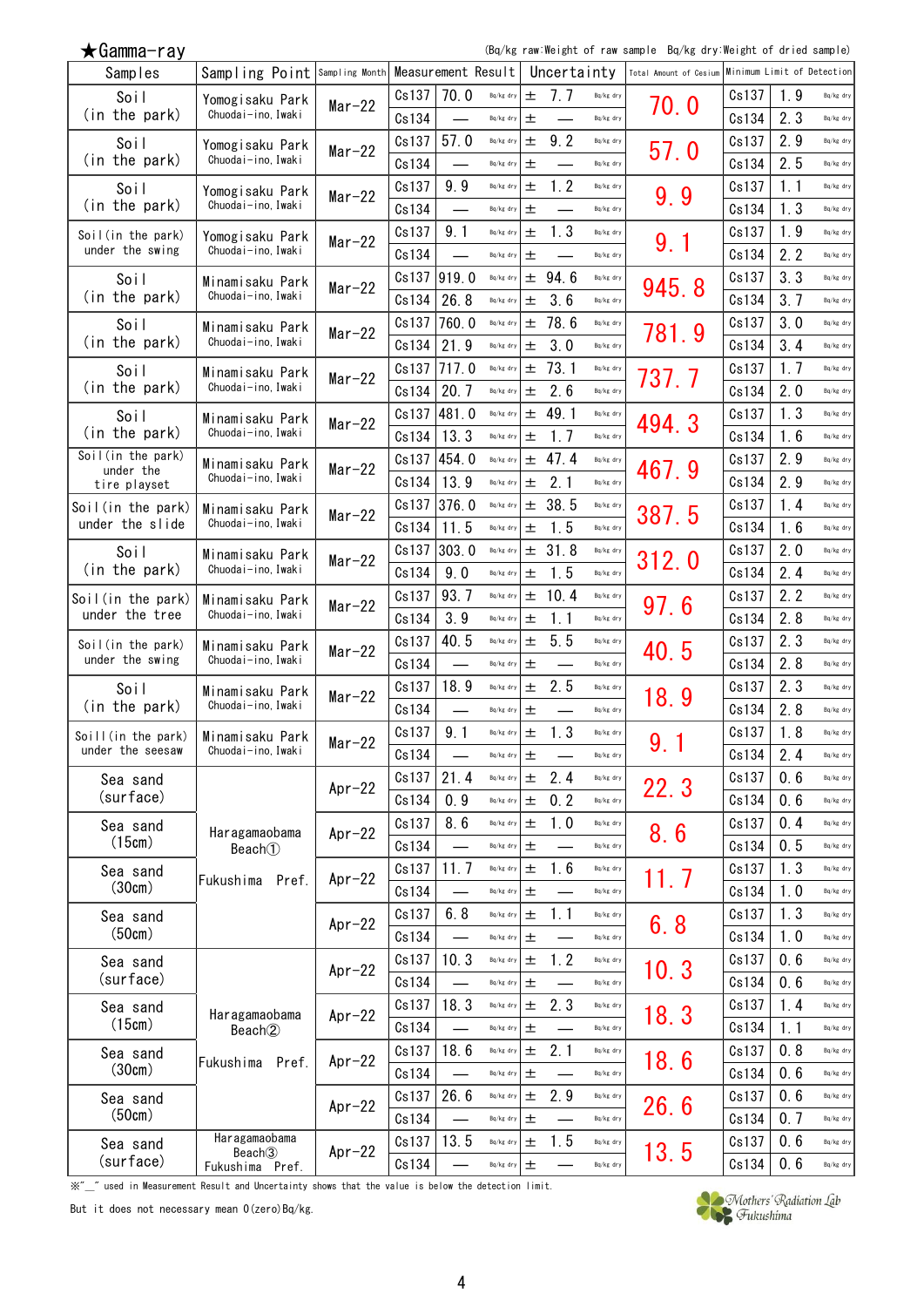(Bq/kg raw:Weight of raw sample Bq/kg dry:Weight of dried sample)

| Samples               | Sampling Point Sampling Month     |           |                | Measurement Result |                                 |            | Uncertainty |                        | Total Amount of Cesium    | Minimum Limit of Detection |            |                        |
|-----------------------|-----------------------------------|-----------|----------------|--------------------|---------------------------------|------------|-------------|------------------------|---------------------------|----------------------------|------------|------------------------|
| Sea sand              |                                   | Apr $-22$ | Cs137          | 11.3               | Bq/kg dry                       | 士          | 0.1         | Bq/kg dry              | 11.3                      | Cs137                      | 0.7        | Bq/kg dry              |
| (15cm)                | Haragamaobama                     |           | Cs134          |                    | Bq/kg dry                       | 土          |             | Bq/kg dry              |                           | Cs134                      | 0.6        | Bq/kg dry              |
| Sea sand              | Beach <sup>3</sup>                | Apr $-22$ | Cs137          | 11.8               | Bq/kg dry                       | 土          | 1.5         | Bq/kg dry              | 11.8                      | Cs137                      | 1.0        | Bq/kg dry              |
| (30cm)                | Fukushima<br>Pref.                |           | Cs134          |                    | Bq/kg dry                       | 土          |             | Bq/kg dry              |                           | Cs134                      | 1.0        | Bq/kg dry              |
| Sea sand              |                                   | Apr $-22$ | Cs137          | 32.1               | Bq/kg dry                       | 土          | 3.7         | Bq/kg dry              | 32.1                      | Cs137                      | 1.4        | Bq/kg dry              |
| (50cm)                |                                   |           | Cs134          |                    | Bq/kg dry                       | 土          |             | Bq/kg dry              |                           | Cs134                      | 1.1        | Bq/kg dry              |
| Sea sand              |                                   | $Apr-22$  | Cs137          |                    | Bq/kg dry                       | 土          |             | Bq/kg dry              | Under Minimum<br>Limit of | Cs137                      | 1.2        | Bq/kg dry              |
| (surface)             |                                   |           | Cs134          |                    | Bq/kg dry                       | 土          |             | Bq/kg dry              | Detection                 | Cs134                      | 1.1        | Bq/kg dry              |
| Sea sand              | Haragamaobama                     | $Apr-22$  | Cs137          |                    | Bq/kg dry                       | 土          |             | Bq/kg dry              | Under Minimum<br>Limit of | Cs137                      | 0.6        | Bq/kg dry              |
| (15cm)                | Beach <sub>4</sub>                |           | Cs134          |                    | Bq/kg dry                       | 土          |             | Bq/kg dry              | Detection                 | Cs134                      | 0.5        | Bq/kg dry              |
| Sea sand              | Fukushima<br>Pref.                | Apr $-22$ | Cs137          | 1.6                | Bq/kg dry                       | 土          | 0.3         | Bq/kg dry              | 6                         | Cs137                      | 1.0        | Bq/kg dry              |
| (30cm)                |                                   |           | Cs134          |                    | Bq/kg dry                       | 土          |             | Bq/kg dry              |                           | Cs134                      | 1.2        | Bq/kg dry              |
| Sea sand              |                                   | $Apr-22$  | Cs137          | 4.5                | Bq/kg dry                       | 土          | 0.6         | Bq/kg dry              | 4.5                       | Cs137                      | 0.6        | Bq/kg dry              |
| (50cm)                |                                   |           | Cs134          |                    | Bq/kg dry                       | 土          |             | Bq/kg dry              |                           | Cs134                      | 0.6        | Bq/kg dry              |
| Sea sand              | Yotsukura                         | Apr $-22$ | Cs137          | 16.0               | Bq/kg dry                       | 土          | 2.1         | Bq/kg dry              | 16.0                      | Cs137                      | 1.6        | Bq/kg dry              |
| (surface)             | Beach                             |           | Cs134          |                    | Bq/kg dry                       | 土          |             | Bq/kg dry              |                           | Cs134                      | 1.2        | Bq/kg dry              |
| Sea sand              | Fukushima Pref.                   | Apr $-22$ | Cs137          | 10.5               | Bq/kg dry                       | 士          | 1.3         | Bq/kg dry              | 10.5                      | Cs137                      | 0.8        | Bq/kg dry              |
| (15cm)                |                                   |           | Cs134          |                    | Bq/kg dry                       | 土          |             | Bq/kg dry              |                           | Cs134                      | 0.6        | Bq/kg dry              |
| Sea sand              |                                   | Apr $-22$ | Cs137          | 15.2               | Bq/kg dry                       | 土          | 1.7         | Bq/kg dry              | 15.2                      | Cs137                      | 0.6        | Bq/kg dry              |
| (surface)             |                                   |           | Cs134          |                    | Bq/kg dry                       | 土          |             | Bq/kg dry              |                           | Cs134                      | 0.6        | Bq/kg dry              |
| Sea sand              | Yotsukura                         | $Ar-22$   | Cs137          | 17.7               | Bq/kg dry                       | 土          | 2.1         | Bq/kg dry              | 17. 7                     | Cs137                      | 1.1        | Bq/kg dry              |
| (15cm)                | Beach <sup>2</sup>                |           | Cs134          |                    | Bq/kg dry                       | 土          |             | Bq/kg dry              |                           | Cs134                      | 1.1        | Bq/kg dry              |
| Sea sand<br>(30cm)    | Fukushima Pref.                   | $Ar-22$   | Cs137          | 11.9               | Bq/kg dry                       | 土          | 1.4         | Bq/kg dry              | 11.9                      | Cs137                      | 0.8        | Bq/kg dry              |
|                       |                                   |           | Cs134          |                    | Bq/kg dry                       | 土          |             | Bq/kg dry              |                           | Cs134                      | 0.6        | Bq/kg dry              |
| Sea sand<br>(50cm)    |                                   | $Ar-22$   | Cs137          | 6.2                | Bq/kg dry                       | 土          | 0.8         | Bq/kg dry              | 6.2                       | Cs137                      | 1.1        | Bq/kg dry              |
|                       |                                   |           | Cs134          |                    | Bq/kg dry                       | 土          |             | Bq/kg dry              |                           | Cs134                      | 1.1        | Bq/kg dry              |
| Sea sand<br>(surface) |                                   | Apr $-22$ | Cs137          | 11.3               | Bq/kg dry                       | $\pm$      | 1, 3        | Bq/kg dry              | 11.3                      | Cs137                      | 0.6        | Bq/kg dry              |
|                       |                                   |           | Cs134          | 13.2               | Bq/kg dry                       | 土          | 1.5         | Bq/kg dry              |                           | Cs134                      | 0.6<br>0.6 | Bq/kg dry              |
| Sea sand<br>(15cm)    | Yotsukura                         | $Apr-22$  | Cs137<br>Cs134 |                    | Bq/kg dry<br>Bq/kg dry          | 土          |             | Bq/kg dry<br>Bq/kg dry | 13. 2                     | Cs137                      | 0.6        | Bq/kg dry<br>Bq/kg dry |
|                       | Beach <sup>3</sup>                |           | Cs137          | 18.7               | Bq/kg dry                       | $\pm$<br>士 | 2.1         | Bq/kg dry              |                           | Cs134<br>Cs137             | 0.6        | Bq/kg dry              |
| Sea sand<br>(30cm)    | Fukushima Pref.                   | Apr $-22$ | Cs134          |                    | Bq/kg dry                       | 土          |             | Bq/kg dry              | 18.7                      | Cs134                      | 0.6        | Bq/kg dry              |
|                       |                                   |           | Cs137          | 19.8               | Bq/kg dry                       | 土          | 2.4         | Bq/kg dry              |                           | Cs137                      | 1.4        | Bq/kg dry              |
| Sea sand<br>(50cm)    |                                   | $Apr-22$  | Cs134          |                    | Bq/kg dry                       | 士          |             | Bq/kg dry              | 19.8                      | Cs134                      | 1.1        | Bq/kg dry              |
| Sea sand              |                                   |           | Cs137          | 24.0               | $\mathsf{Bq}/\mathsf{kg}\,$ dry | 土          | 2.9         | Bq/kg dry              | Under Minimum             | Cs137                      | 1.2        | Bq/kg dry              |
| (surface)             |                                   | Apr $-22$ | Cs134          | 1.0                | Bq/kg dry                       | $\pm$      | 0.4         | Bq/kg dry              | Limit of<br>Detection     | Cs134                      | 1.2        | Bq/kg dry              |
| Sea sand              |                                   |           | Cs137          | 19.9               | Bq/kg dry                       | 土          | 2.2         | Bq/kg dry              |                           | Cs137                      | 0.7        | Bq/kg dry              |
| (15cm)                | Yotsukura<br>Beach <sup>(4)</sup> | Apr $-22$ | Cs134          |                    | Bq/kg dry                       | 土          |             | Bq/kg dry              | 19.9                      | Cs134                      | 0.7        | Bq/kg dry              |
| Sea sand              |                                   |           | Cs137          | 23.7               | $Bq/kg$ dry                     | $\pm$      | 2.6         | Bq/kg dry              |                           | Cs137                      | 0.7        | Bq/kg dry              |
| (30cm)                | Fukushima Pref.                   | Apr $-22$ | Cs134          |                    | Bq/kg dry                       | 土          |             | Bq/kg dry              | 23.7                      | Cs134                      | 0.7        | Bq/kg dry              |
| Sea sand              |                                   |           | Cs137          | 22.2               | $\mathsf{Bq}/\mathsf{kg}\,$ dry | 土          | 2.5         | Bq/kg dry              |                           | Cs137                      | 0.8        | Bq/kg dry              |
| (50cm)                |                                   | Apr $-22$ | Cs134          |                    | Bq/kg dry                       | 土          |             | Bq/kg dry              | 22.2                      | Cs134                      | 0.6        | Bq/kg dry              |
| Sea sand              |                                   |           | Cs137          | 18.8               | $Bq/kg$ dry                     | 士          | 2.0         | Bq/kg dry              |                           | Cs137                      | 0.6        | Bq/kg dry              |
| (surface)             |                                   | Apr $-22$ | Cs134          |                    | Bq/kg dry                       | 土          |             | Bq/kg dry              | 18.8                      | Cs134                      | 0.6        | Bq/kg dry              |
| Sea sand              | Yotsukura<br>Beach <sup>(5)</sup> |           | Cs137          | 32.8               | $Bq/kg$ dry                     | $\pm$      | 3.8         | Bq/kg dry              |                           | Cs137                      | 1.5        | Bq/kg dry              |
| (15cm)                |                                   | Apr $-22$ | Cs134          |                    | Bq/kg dry                       | 士          |             | Bq/kg dry              | 32.8                      | Cs134                      | 1.2        | Bq/kg dry              |
| Sea sand              | Fukushima Pref.                   |           | Cs137          | 10.2               | Bq/kg dry                       | 士          | 1.3         | Bq/kg dry              |                           | Cs137                      | 1.1        | Bq/kg dry              |
| (30cm)                |                                   | $Apr-22$  | Cs134          |                    | $\mathsf{Bq}/\mathsf{kg}$ dry   | 土          |             | Bq/kg dry              | 10.2                      | Cs134                      | 1.1        | Bq/kg dry              |

**Willie** we in Measurement Result and Uncertainty shows that the value is below the detection limit.

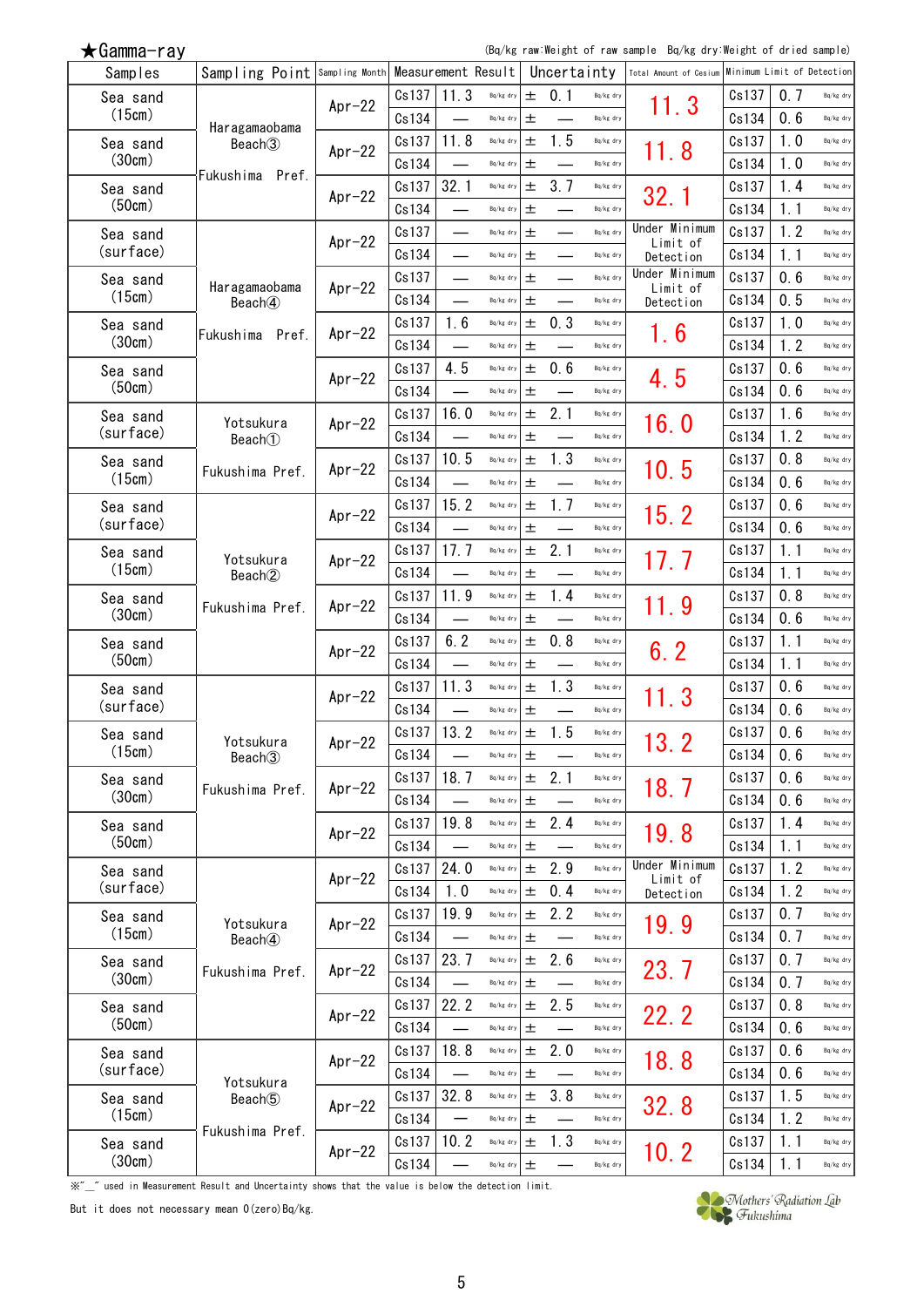(Bq/kg raw:Weight of raw sample Bq/kg dry:Weight of dried sample)

| Samples               | Sampling Point Sampling Month Measurement Result   Uncertainty |          |             |      |                 |                      |           | Total Amount of Cesium   Minimum Limit of Detection |       |      |           |
|-----------------------|----------------------------------------------------------------|----------|-------------|------|-----------------|----------------------|-----------|-----------------------------------------------------|-------|------|-----------|
| Sea sand              | Yotsukura<br>Beach <sup>(5)</sup>                              | $Apr-22$ | Cs137       | 24.3 | Bq/kg dry       |                      | Bq/kg dry | 24.3                                                | Cs137 | 0.9  | Bq/kg dry |
| (50cm)                | Fukushima Pref.                                                |          | Cs134       |      | Bq/kg dry $+$   |                      | Bq/kg dry |                                                     | Cs134 | 0.7  | Bq/kg dry |
| Ash                   | Izumigaoka,                                                    | $Apr-21$ | Cs137 274.2 |      |                 | Bq/kg raw $\pm$ 27.0 | Bq/kg raw | 274.2                                               | Cs137 | -3.6 | Bq/kg raw |
| (Camellia tree)       | Iwaki                                                          |          | Cs134       |      | $Ba/kg$ raw $+$ |                      | Ba/kg raw |                                                     | Cs134 | 2.5  | Bq/kg raw |
| Ash                   | Izumigaoka,                                                    | $Apr-21$ | Cs137       | 26.6 | Bq/kg raw       | 6.4                  | Bq/kg raw | 26.6                                                | Cs137 | 3, 3 | Bq/kg raw |
| (Rose of Shanon tree) | Iwaki                                                          |          | Cs134       |      | $Ba/kg$ raw $+$ |                      | Ba/kg raw |                                                     | Cs134 | 2.   | Bq/kg raw |

**Which the measurement Result and Uncertainty shows that the value is below the detection limit.** 

But it does not necessary mean 0(zero)Bq/kg.

Mothers' Radiation Lab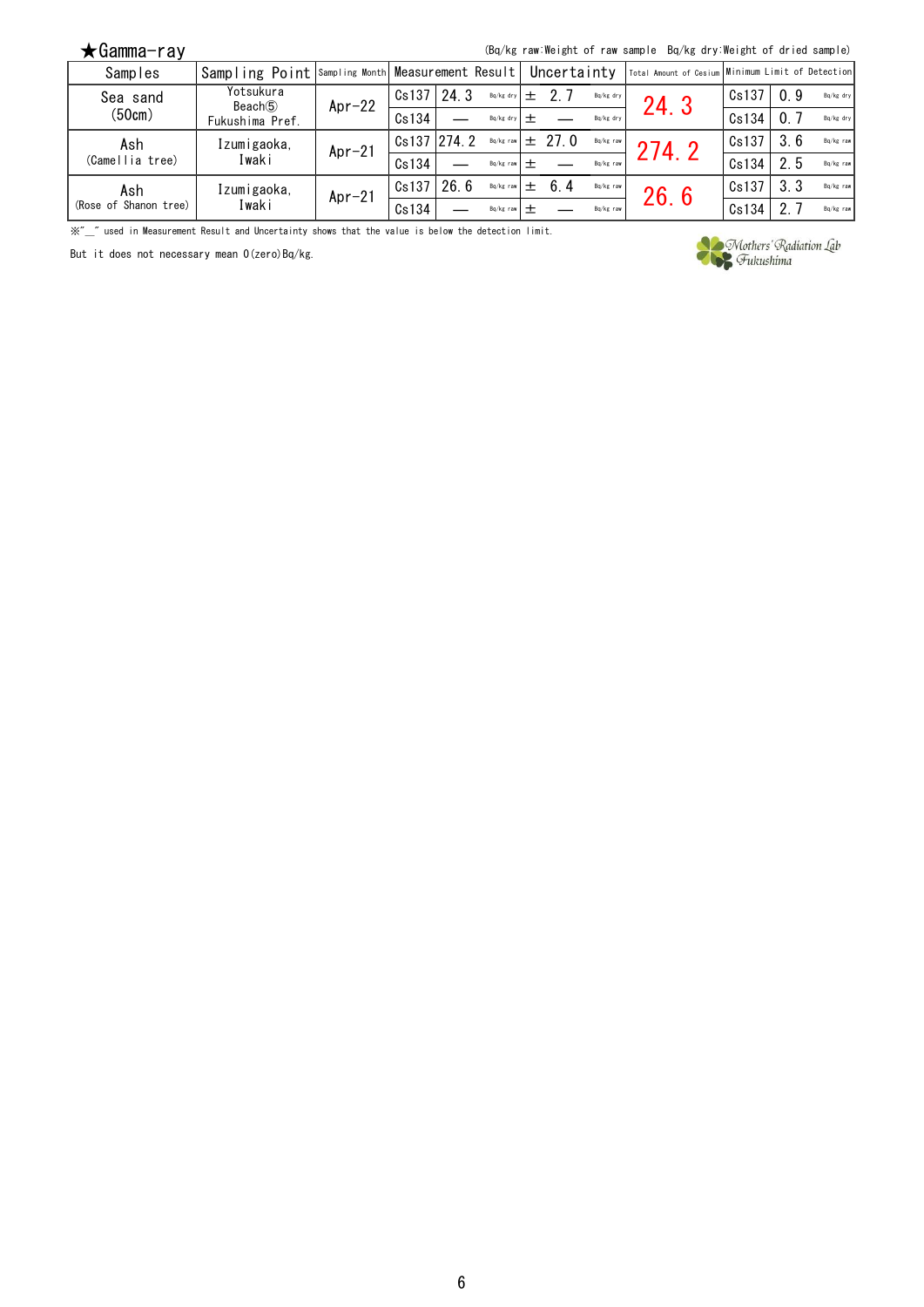### $\bigstar$ Gamma-ray

|                         | Measuring instrument | Feature                                                      |                       | Guide to lower limit X                   |
|-------------------------|----------------------|--------------------------------------------------------------|-----------------------|------------------------------------------|
|                         |                      | Germanium Semiconductor detector                             |                       |                                          |
| <b>ORTEC</b>            |                      | GEM30-70 CANBERRA GC4020   Radioactivity measurement series. |                       | Food (Sample 2kg) Lower limit 0.04Bq/Kg  |
| <b>Silvers</b><br>D 111 |                      | Quantitative analysis based on "Gamma-ray                    |                       | Soil (Sample 1kg) Lower limit 0.06Bq/Kg  |
|                         |                      | spectrometry with germanium semiconductor detector."         | Material (Sample 1kg) | Lower limit 0.06Bq/Kg                    |
|                         |                      | ORTEC GEM30-70 Relative efficiency 35%                       |                       | Water (Sample 20L) Lower limit 0.001Bq/L |
|                         |                      | GC4020 Relative efficiency 43%<br>CANBERRA                   |                       |                                          |

※The lower limit varies depending on the sample weight and measurement time.

| Measuring instrument:Germanium Semiconductor detector |  | (Bq/kg raw:Weight of raw sample Bq/kg dry:Weight of dried sample) |  |  |
|-------------------------------------------------------|--|-------------------------------------------------------------------|--|--|
|-------------------------------------------------------|--|-------------------------------------------------------------------|--|--|

| Samples                       | Sampling Point Sampling Month |           | Measuring<br>nstrument tvi |       |                          | Measurement Result |       | Uncertainty              |           | Total Amount of Cesium    | Minimum Limit of Detection |      |           |
|-------------------------------|-------------------------------|-----------|----------------------------|-------|--------------------------|--------------------|-------|--------------------------|-----------|---------------------------|----------------------------|------|-----------|
| Rice                          | Naraha, Futaba,               | $0ct-21$  | CA                         | Cs137 | 0.2                      | Bq/kg raw          | 土     | 0.03                     | Bq/kg raw | 0.2                       | Cs137                      | 0.06 | Bq/kg raw |
|                               | Fukushima                     |           |                            | Cs134 | $\overline{\phantom{0}}$ | Bq/kg raw          | 土     |                          | Bq/kg raw |                           | Cs134                      | 0.08 | Bq/kg raw |
| Rice                          | Hirono, Futaba,               | $0ct-21$  | CA                         | Cs137 | 0.4                      | Bq/kg raw          | 土     | 0.05                     | Bq/kg raw | 0.4                       | Cs137                      | 0.1  | Bq/kg raw |
|                               | Fukushima                     |           |                            | Cs134 | $\overline{\phantom{0}}$ | Bq/kg raw          | 土     |                          | Bq/kg raw |                           | Cs134                      | 0.1  | Bq/kg raw |
| Rice                          | Fukushima.                    | $0ct-21$  | CA                         | Cs137 | 0.2                      | Bq/kg raw          | 土     | 0.02                     | Bq/kg raw | 0.2                       | Cs137                      | 0.03 | Bq/kg raw |
|                               | Fukushima Pref.               |           |                            | Cs134 | $\overline{\phantom{0}}$ | Bq/kg raw          | 土     |                          | Bq/kg raw |                           | Cs134                      | 0.03 | Bq/kg raw |
| Rice                          | Nihonmatsu,                   | $0ct-21$  | 0R                         | Cs137 | 0.3                      | Bq/kg raw          | 土     | 0.05                     | Bq/kg raw | 0.3                       | Cs137                      | 0.08 | Bq/kg raw |
|                               | Fukushima                     |           |                            | Cs134 | $\overline{\phantom{0}}$ | Bq/kg raw          | 土     |                          | Bq/kg raw |                           | Cs134                      | 0.09 | Bq/kg raw |
| Jerusalem                     | Nukada, Naka,                 | $Mar-22$  | CA                         | Cs137 | 0.32                     | Bq/kg raw          | 土     | 0.03                     | Bq/kg raw | 0.32                      | Cs137                      | 0.05 | Bq/kg raw |
| artichoke                     | Ibaraki                       |           |                            | Cs134 | $\overline{\phantom{0}}$ | Bq/kg raw          | 土     | $\overline{\phantom{0}}$ | Bq/kg raw |                           | Cs134                      | 0.04 | Bq/kg raw |
| Dried                         | Nihonmatsu.                   | Apr $-22$ | CА                         | Cs137 | 1.0                      | Bq/kg raw          | 土     | 0.4                      | Bq/kg raw | 1.0                       | Cs137                      | 0.8  | Bq/kg raw |
| persimmon                     | Fukushima                     |           |                            | Cs134 | $\overline{\phantom{0}}$ | Bq/kg raw          | 土     |                          | Bq/kg raw |                           | Cs134                      | 0, 8 | Bq/kg raw |
| Butterbur sprout              | Kashima.<br>Minamisoma,       | Apr $-22$ | CA                         | Cs137 | 77.6                     | Bq/kg raw          | 土     | 3.6                      | Bq/kg raw | 77.6                      | Cs137                      | 3.2  | Bq/kg raw |
| $(w \mid d)$                  | Fukushima                     |           |                            | Cs134 | <u>in a</u>              | Bq/kg raw          | 土     |                          | Bq/kg raw |                           | Cs134                      | 2.8  | Bq/kg raw |
| Butterbur sprout              | Kawauchi, Futaba,             | Apr $-22$ | 0 <sub>R</sub>             | Cs137 | 11.1                     | Bq/kg raw          | 土     | 0.3                      | Bq/kg raw | 11.4                      | Cs137                      | 0.3  | Bq/kg raw |
| (w <sub>i</sub>   d)          | Fukushima                     |           |                            | Cs134 | 0.3                      | Bq/kg raw          | 士     | 0.1                      | Bq/kg raw |                           | Cs134                      | 0.3  | Bq/kg raw |
| Butterbur sprout              | Iizaka.<br>Fukushima,         | Apr $-22$ | 0R                         | Cs137 | 4.2                      | Bq/kg raw          | 土     | 0.8                      | Bq/kg raw | 4.2                       | Cs137                      | 1.2  | Bq/kg raw |
| (wild)                        | Fukushima Pref.               |           |                            | Cs134 | $\overline{\phantom{0}}$ | Bq/kg raw          | 土     | $\overline{\phantom{0}}$ | Bq/kg raw |                           | Cs134                      | 1.6  | Bq/kg raw |
| Butterbur sprout              | Kanayagawa,<br>Fukushima,     | Apr $-22$ | CA                         | Cs137 | 2.8                      | Bq/kg raw          | 土     | 0.2                      | Bq/kg raw | 2.8                       | Cs137                      | 0.4  | Bq/kg raw |
| $(w \mid d)$                  | Fukushima Pref.               |           |                            | Cs134 | $\overline{\phantom{0}}$ | Bq/kg raw          | 土     | $\overline{\phantom{0}}$ | Bq/kg raw |                           | Cs134                      | 0.3  | Bq/kg raw |
| Butterbur sprout              | Sukagawa,                     | $Mar-22$  | 0R                         | Cs137 | 2.4                      | Bq/kg raw          | 土     | 0.1                      | Bq/kg raw | 2.4                       | Cs137                      | 0.1  | Bq/kg raw |
| (wild)                        | Fukushima                     |           |                            | Cs134 | $\overline{\phantom{0}}$ | Bq/kg raw          | 土     |                          | Bq/kg raw |                           | Cs134                      | 0.2  | Bq/kg raw |
| Butterbur                     | Okuma, Futaba,                | Apr $-22$ | 0 <sub>R</sub>             | Cs137 | 0.78                     | Bq/kg raw          | 土     | 0.03                     | Bq/kg raw | 0, 78                     | Cs137                      | 0.05 | Bq/kg raw |
|                               | Fukushima                     |           |                            | Cs134 |                          | Bq/kg raw          | 土     |                          | Bq/kg raw |                           | Cs134                      | 0.05 | Bq/kg raw |
| Aralia sprout                 | Kawauchi, Futaba,             | Apr $-22$ | CА                         | Cs137 | 303.6                    | Bq/kg raw          | 土     | 8.7                      | Bq/kg raw | 313.0                     | Cs137                      | 4.4  | Bq/kg raw |
| (w <sub>i</sub>   d)          | Fukushima                     |           |                            | Cs134 | 9.4                      | Bq/kg raw          | 土     | 1.9                      | Bq/kg raw |                           | Cs134                      | 4.7  | Bq/kg raw |
| Aralia sprout                 | Kawauchi, Futaba,             | Apr $-22$ | CA                         | Cs137 | 26.1                     | Bq/kg raw          | 土     | 1.1                      | Bq/kg raw | 26.1                      | Cs137                      | 1.2  | Bq/kg raw |
| (w <sub>i</sub>   d)          | Fukushima                     |           |                            | Cs134 |                          | Bq/kg raw          | 土     |                          | Bq/kg raw |                           | Cs134                      | 1.2  | Bq/kg raw |
| Aralia sprout                 | Nihonmatsu.                   | $Mar-22$  | 0R                         | Cs137 | $\overline{\phantom{0}}$ | Bq/kg raw          | 土     | $\overline{\phantom{0}}$ | Bq/kg raw | Under Minimum<br>Limit of | Cs137                      | 0.4  | Bq/kg raw |
| (cultivation)                 | Fukushima                     |           |                            | Cs134 |                          | Bq/kg raw          | $\pm$ |                          | Bq/kg raw | Detection                 | Cs134                      | 0.5  | Bq/kg raw |
| Shitake mushroom<br>log grown | Koriyama,                     | Apr $-22$ | CA                         | Cs137 | 56.9                     | Bq/kg raw          | 土     | 3.3                      | Bq/kg raw | 56.9                      | Cs137                      | 1.8  | Bq/kg raw |
| (Cultivation test)            | Fukushima                     |           |                            | Cs134 | $\overline{\phantom{0}}$ | $Bq/kg$ raw $\pm$  |       | $\overline{\phantom{0}}$ | Bq/kg raw |                           | Cs134                      | 2.4  | Bq/kg raw |
| Shitake mushroom              | Koriyama,                     | $Mar-22$  | 0R                         | Cs137 | 7.1                      | Bq/kg raw          | $\pm$ | 0.9                      | Bq/kg raw | 7.1                       | Cs137                      | 1.0  | Bq/kg raw |
| log grown                     | Fukushima                     |           |                            | Cs134 | $\overline{\phantom{0}}$ | Bq/kg raw          | 土     |                          | Bq/kg raw |                           | Cs134                      | 1.1  | Bq/kg raw |
| Nibe croaker                  | Ukedo port/                   | $Nov-21$  | CA                         | Cs137 | 1.2                      | $Bq/kg$ raw        | 土     | 0.1                      | Bq/kg raw |                           | Cs137                      | 0.1  | Bq/kg raw |
|                               | Fukushima Pref.               |           |                            | Cs134 | $\overline{\phantom{0}}$ | Bq/kg raw $\pm$    |       |                          | Bq/kg raw | 1.2                       | Cs134                      | 0.2  | Bq/kg raw |
| Gurnard                       | Ukedo port/                   | $Nov-21$  | CA                         | Cs137 | 0.4                      | Bq/kg raw          | 土     | 0.07                     | Bq/kg raw |                           | Cs137                      | 0.1  | Bq/kg raw |
|                               | Fukushima Pref.               |           |                            | Cs134 | $\overline{\phantom{0}}$ | Bq/kg raw          | 土     |                          | Bq/kg raw | 0.4                       | Cs134                      | 0.1  | Bq/kg raw |
| Greenling                     | Haragama port/                | $Mar-22$  | СA                         | Cs137 | 0.7                      | Bq/kg raw          | $\pm$ | 0.07                     | Bq/kg raw |                           | Cs137                      | 0.1  | Bq/kg raw |
|                               | Fukushima Pref.               |           |                            | Cs134 | $\overline{\phantom{0}}$ | $Bq/kg$ raw        | 土     |                          | Bq/kg raw | 0.7                       | Cs134                      | 0.1  | Bq/kg raw |

※"\_"used in Measurement Result and Uncertainty shows that the value is below the detection limit.

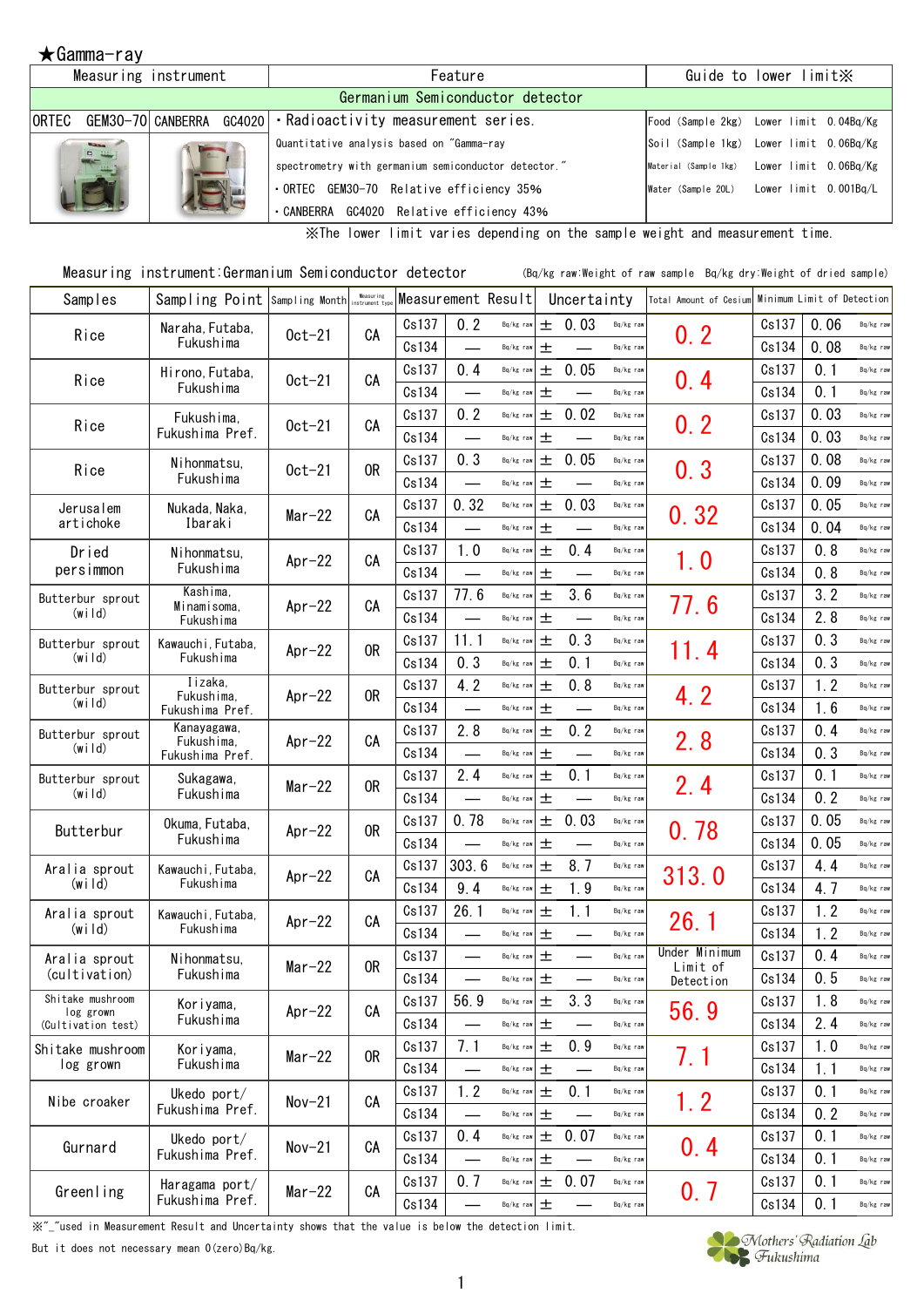$\bigstar$ Gamma-ray

(Bq/kg raw:Weight of raw sample Bq/kg dry:Weight of dried sample)

| Samples                         | Sampling Point Sampling Month Measuring     |           | Measuring      |       |                                  | Measurement Result |       | Uncertainty              |           | Total Amount of Cesium Minimum Limit of Detection |       |                |           |
|---------------------------------|---------------------------------------------|-----------|----------------|-------|----------------------------------|--------------------|-------|--------------------------|-----------|---------------------------------------------------|-------|----------------|-----------|
| Flounder                        | Haragama port/                              | Apr $-22$ | CA             | Cs137 | 0.4                              | $Bq/kg$ raw        | 土     | 0.1                      | Bq/kg raw | 0.4                                               | Cs137 | 0.1            | Bq/kg raw |
|                                 | Fukushima Pref.                             |           |                | Cs134 |                                  | Bq/kg raw          | 土     |                          | Bq/kg raw |                                                   | Cs134 | 0.1            | Bq/kg raw |
| Slime                           | Haragama port/                              | $Apr-22$  | CA             | Cs137 | 0.3                              | Bq/kg raw          | 土     | 0.09                     | Bq/kg raw | 0.3                                               | Cs137 | 0.1            | Bq/kg raw |
| flounder                        | Fukushima Pref.                             |           |                | Cs134 | $\overline{\phantom{0}}$         | Bq/kg raw          | 土     | $\overline{\phantom{0}}$ | Bq/kg raw |                                                   | Cs134 | 0.1            | Bq/kg raw |
| Ridged-eye                      | Haragama port/                              |           |                | Cs137 | $\overline{\phantom{0}}$         | Bq/kg raw          | 土     | $\overline{\phantom{0}}$ | Bq/kg raw | Under Minimum                                     | Cs137 | 0.1            | Bq/kg raw |
| flounder                        | Fukushima Pref.                             | Apr $-22$ | CA             | Cs134 | $\overline{\phantom{0}}$         | Bq/kg raw          | 土     | $\overline{\phantom{0}}$ | Bq/kg raw | Limit of<br>Detection                             | Cs134 | 0.1            | Bq/kg raw |
| Sillago                         | Haragama port/                              |           |                | Cs137 | 0.3                              | Bq/kg raw          | 土     | 0.1                      | Bq/kg raw |                                                   | Cs137 | 0.2            | Bq/kg raw |
| japonica                        | Fukushima Pref.                             | $Apr-22$  | 0R             | Cs134 |                                  | Bq/kg raw          | 土     | $\overline{\phantom{0}}$ | Bq/kg raw | 0.3                                               | Cs134 | 0.2            | Bq/kg raw |
| Pointhead                       | Hisanohama port/                            |           |                | Cs137 | $\overline{\phantom{0}}$         | Bq/kg raw          | 土     | $\overline{\phantom{0}}$ | Bq/kg raw | Under Minimum                                     | Cs137 | 0.1            | Bq/kg raw |
| flounder                        | Fukushima Pref.                             | Apr $-22$ | CA             | Cs134 | ▃                                | Bq/kg raw          | 土     | $\overline{\phantom{0}}$ | Bq/kg raw | Limit of<br>Detection                             | Cs134 | 0.09           | Bq/kg raw |
| Japanese                        | Hisanohama port/                            |           |                | Cs137 | 0.3                              | Bq/kg raw          | $\pm$ | 0.03                     | Bq/kg raw |                                                   | Cs137 | 0.06           | Bq/kg raw |
| icefish                         | Fukushima Pref.                             | Apr $-22$ | 0R             | Cs134 |                                  | Bq/kg raw          | 土     |                          | Bq/kg raw | 0.3                                               | Cs134 | 0.08           | Bq/kg raw |
| Japanese                        |                                             |           |                | Cs137 | 159.9                            | Bq/kg raw          | 土     | 2.8                      | Bq/kg raw |                                                   | Cs137 | 1.2            | Bq/kg raw |
| smelt                           | Yokokawa dam/<br>Fukushima Pref.            | Apr $-22$ | СA             | Cs134 | 5.3                              | Bq/kg raw          | 土     | 0.5                      | Bq/kg raw | 165.2                                             | Cs134 | 1.2            | Bq/kg raw |
|                                 |                                             |           |                | Cs137 | 0.4                              | Bq/kg raw          | 土     | 0.1                      | Bq/kg raw |                                                   | Cs137 | 0.2            | Bq/kg raw |
| Sea robin                       | unknown                                     | $Dec-21$  | 0R             | Cs134 | $\overline{\phantom{0}}$         | Bq/kg raw          | 土     | $\overline{\phantom{0}}$ | Bq/kg raw | 0.4                                               | Cs134 | 0.2            | Bq/kg raw |
|                                 | Haramachi,                                  |           |                | Cs137 | 0.002                            |                    |       | ± 0.0005                 |           |                                                   | Cs137 | 0.0009         | Bq/L      |
| Tap water                       | Minamisoma,                                 | Apr $-22$ | 0 <sub>R</sub> |       |                                  | Bq/L               |       |                          | Bq/L      | 0.002                                             |       |                |           |
|                                 | Fukushima                                   |           |                | Cs134 | $\overline{\phantom{0}}$         | Bq/L               | 土     | $\overline{\phantom{0}}$ | Bq/L      | Under Minimum                                     | Cs134 | 0.001          | Bq/L      |
| Tap water                       | Noda, Fukushima,<br>Fukushima Pref.         | $Mar-22$  | 0R             | Cs137 | $\overline{\phantom{0}}$         | Bq/L               | 土     | $\overline{\phantom{0}}$ | Bq/L      | Limit of                                          | Cs137 | 0.0009         | Bq/L      |
|                                 |                                             |           |                | Cs134 |                                  | Bq/L               | 土     |                          | Bq/L      | Detection                                         | Cs134 | 0.001          | Bq/L      |
| Tap water                       | Yotsukura,                                  | Apr $-22$ | 0R             | Cs137 |                                  | Bq/L               | 土     | $\overline{\phantom{0}}$ | Bq/L      | Under Minimum<br>Limit of                         | Cs137 | 0.0009         | Bq/L      |
|                                 | Iwaki                                       |           |                | Cs134 | $\overline{\phantom{0}}$         | Bq/L               | 土     | $\overline{\phantom{0}}$ | Bq/L      | Detection                                         | Cs134 | 0.001          | Bq/L      |
| Tap water                       | Taira, Iwaki                                | Apr $-22$ | 0R             | Cs137 | $\overline{\phantom{0}}$         | Bq/L               | $\pm$ |                          | Bq/L      | Under Minimum<br>Limit of                         | Cs137 | 0.001          | Bq/L      |
|                                 |                                             |           |                | Cs134 |                                  | Bq/L               | 土     | $\overline{\phantom{0}}$ | Bq/L      | Detection                                         | Cs134 | 0.001          | Bq/L      |
| Tap water                       | <b>Onahama</b><br>hanabatake,               | Apr $-22$ | 0R             | Cs137 | $\overline{\phantom{0}}$         | Bq/L               | $\pm$ | $\overline{\phantom{0}}$ | Bq/L      | Under Minimum<br>Limit of                         | Cs137 | 0.001          | Bq/L      |
|                                 | Iwaki                                       |           |                | Cs134 |                                  | Bq/L               | 土     | $\overline{\phantom{0}}$ | Bq/L      | Detection                                         | Cs134 | 0.001          | Bq/L      |
| Tap water                       | Joban, Iwaki                                | $Mar-22$  | 0R             | Cs137 | $\overline{\phantom{0}}$         | Bq/L               | $\pm$ | $\overline{\phantom{0}}$ | Bq/L      | Under Minimum<br>Limit of                         | Cs137 | 0.001          | Bq/L      |
|                                 |                                             |           |                | Cs134 | $\overline{\phantom{0}}$         | Bq/L               | 土     | $\overline{\phantom{0}}$ | Bq/L      | Detection                                         | Cs134 | 0.001          | Bq/L      |
| Tap water                       | Negishi, Tono,                              | $Apr-22$  | 0R             | Cs137 | $\overline{\phantom{0}}$         | Bq/L               | 土     | $\overline{\phantom{0}}$ | Bq/L      | Under Minimum<br>Limit of                         | Cs137 | 0.0009         | Bq/L      |
|                                 | Iwaki                                       |           |                | Cs134 | —                                | $Bq/L$ $\pm$       |       | $\overline{\phantom{0}}$ | Bq/L      | Detection                                         | Cs134 | 0.001          | Bq/L      |
|                                 | Iritono, Tono,                              |           |                | Cs137 |                                  | $Bq/L$ $\pm$       |       |                          | Bq/L      | Under Minimum                                     |       | $Cs137$ 0.0009 | Bq/L      |
| Tap water                       | Iwaki                                       | $Mar-22$  | 0R             | Cs134 | $\overline{\phantom{0}}$         | Bq/L               | $\pm$ | $\overline{\phantom{0}}$ | Bq/L      | Limit of<br>Detection                             | Cs134 | 0.001          | Bq/L      |
|                                 | Minamidai,                                  |           |                | Cs137 | $\overline{\phantom{0}}$         | $Bq/L$ $\pm$       |       | $\overline{\phantom{0}}$ | Bq/L      | Under Minimum                                     | Cs137 | 0.0009         | Bq/L      |
| Tap water                       | Iwaki                                       | Apr $-22$ | 0 <sub>R</sub> | Cs134 |                                  | Bq/L               | $\pm$ | $\overline{\phantom{0}}$ | Bq/L      | Limit of<br>Detection                             | Cs134 | 0.001          | Bq/L      |
| Suspended solid                 | Off the coast of                            |           |                | Cs137 |                                  | Bq/L               | $\pm$ | $\overline{\phantom{0}}$ | Bq/L      | Under Minimum                                     | Cs137 | 0.0008         | Bq/L      |
| in sea water<br>(surface)       | Fukushima Nuclear Power<br>Plant1 Point C   | $May-21$  | CA             | Cs134 |                                  | Bq/L               | 土     | $\overline{\phantom{0}}$ | Bq/L      | Limit of<br>Detection                             | Cs134 | 0.0008         | Bq/L      |
| Suspended solid                 | Off the coast of                            |           |                | Cs137 | $\overline{\phantom{0}}$         | Bq/L               | $\pm$ |                          | Bq/L      | Under Minimum                                     | Cs137 | 0.0008         | Bq/L      |
| in sea water<br>(lower)         | Fukushima Nuclear Power<br>Plant1 Point D   | $May-21$  | CA             | Cs134 | $\overline{\phantom{0}}$         | $Bq/L$ $\pm$       |       | $\overline{\phantom{0}}$ | Bq/L      | Limit of<br>Detection                             | Cs134 | 0.0008         | Bq/L      |
| Suspended solid                 | Off the coast of                            |           |                | Cs137 | $\overline{\phantom{0}}$         | Bq/L               | $\pm$ |                          | Bq/L      | Under Minimum                                     | Cs137 | 0.0006         | Bq/L      |
| in sea water<br>(surface)       | Fukushima Nuclear Power<br>Plant1 Point B   | Aug $-21$ | СA             | Cs134 | $\overline{\phantom{0}}$         | Bq/L               | 土     | $\overline{\phantom{0}}$ | Bq/L      | Limit of<br>Detection                             | Cs134 | 0.0007         | Bq/L      |
| Suspended solid                 | Off the coast of                            |           |                | Cs137 | —                                | Bq/L               | 土     | $\overline{\phantom{0}}$ | Bq/L      | Under Minimum                                     | Cs137 | 0.0008         | Bq/L      |
| in sea water                    | Fukushima Nuclear Power<br>Plant1 Point C   | Aug $-21$ | CA             | Cs134 | $\overline{\phantom{0}}$         | $Bq/L$ $\pm$       |       |                          | Bq/L      | Limit of                                          | Cs134 | 0.0007         | Bq/L      |
| (surface)<br>Suspended solid    | Off the coast of                            |           |                | Cs137 | 0.003                            |                    |       | ± 0.0009                 |           | Detection                                         | Cs137 | 0.001          |           |
| in sea water                    | Fukushima Nuclear Power                     | Aug $-21$ | CA             |       |                                  | Bq/L               |       |                          | Bq/L      | 0.003                                             |       |                | Bq/L      |
| (surface)<br>Suspended solid    | Plant1 Point D                              |           |                | Cs134 | $\overline{\phantom{0}}$         | $Bq/L$ $\pm$       |       | $\overline{\phantom{0}}$ | Bq/L      | Under Minimum                                     | Cs134 | 0.002          | Bq/L      |
| in sea water                    | Tomioka Port/<br>Fukushima Pref.            | Aug $-21$ | CA             | Cs137 |                                  | $Bq/L$ $\pm$       |       | $\overline{\phantom{0}}$ | Bq/L      | Limit of                                          | Cs137 | 0.0009         | Bq/L      |
| (surface)                       |                                             |           |                | Cs134 |                                  | $Bq/L$ $\pm$       |       | $\overline{\phantom{0}}$ | Bq/L      | Detection                                         | Cs134 | 0.0009         | Bq/L      |
| Suspended solid<br>in sea water | Off the coast of<br>Fukushima Nuclear Power | $Nov-21$  | CA             | Cs137 | 0.01                             | Bq/L               |       | ± 0.001                  | Bq/L      | 0.01                                              | Cs137 | 0.002          | Bq/L      |
| (surface)                       | Plant1 Point A                              |           |                | Cs134 | $\overbrace{\phantom{12322111}}$ | $Bq/L$ $\pm$       |       |                          | Bq/L      |                                                   | Cs134 | 0.002          | Bq/L      |

※"\_"used in Measurement Result and Uncertainty shows that the value is below the detection limit.

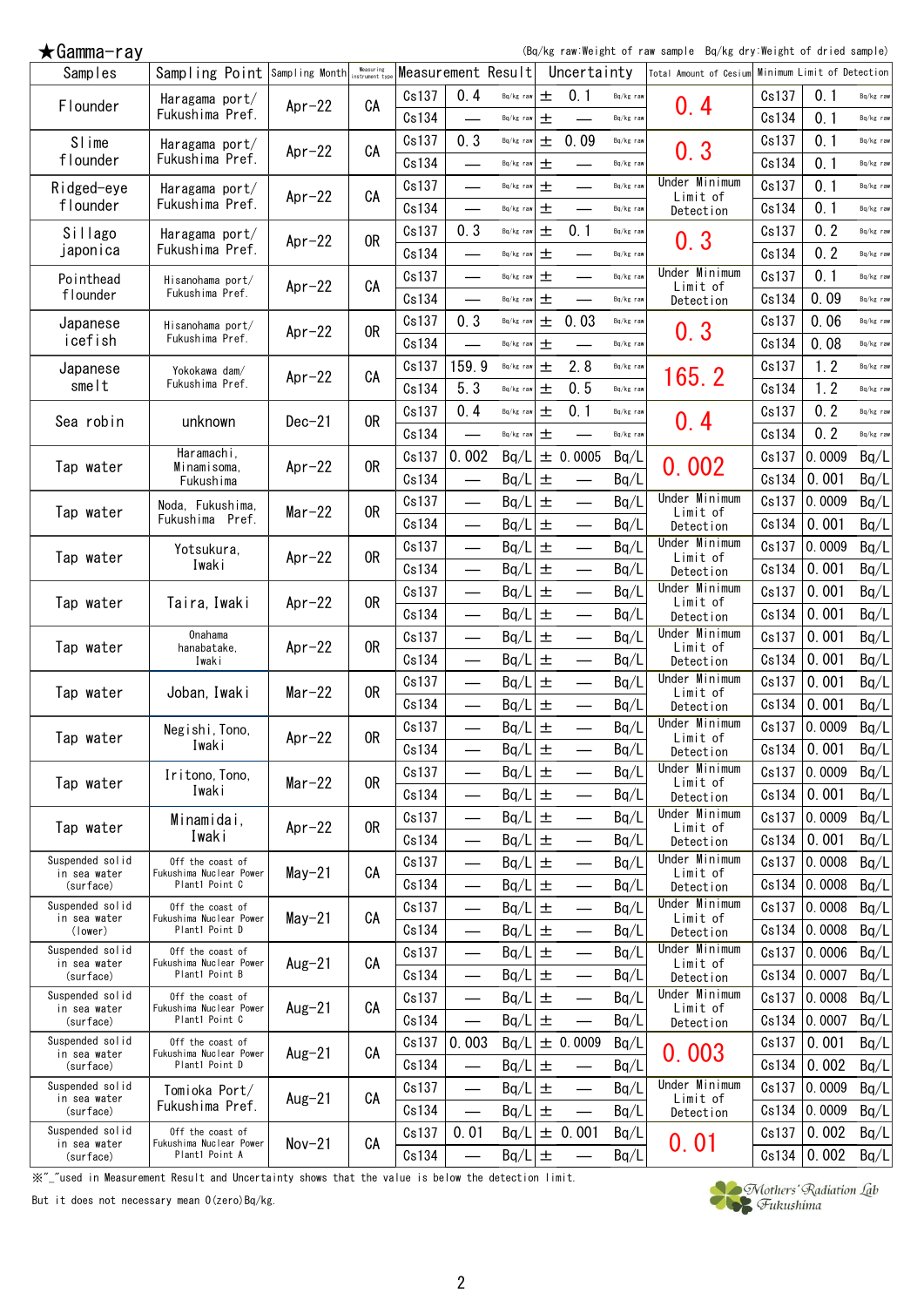(Bq/kg raw:Weight of raw sample Bq/kg dry:Weight of dried sample)

| Samples    | Sampling Point Sampling Month instrument type Measurement Result |           |    |       |     |           | Uncertainty |           | Total Amount of Cesium Minimum Limit of Detection |       |           |
|------------|------------------------------------------------------------------|-----------|----|-------|-----|-----------|-------------|-----------|---------------------------------------------------|-------|-----------|
| Horsetail  | Shimokuramochi.                                                  | Apr $-22$ | 0R | Cs137 |     | Bq/kg raw |             | Bq/kg raw |                                                   | Cs137 | Bq/kg raw |
|            | Kashima.Iwaki                                                    |           |    | Cs134 |     | Ba/kg raw |             | Ba/kg raw |                                                   | Cs134 | Bq/kg raw |
| Horse dung | Gotenba,                                                         | $Apr-22$  | 0R | Cs137 | 2.3 | Bq/kg raw |             | Bq/kg raw |                                                   | Cs137 | Bq/kg raw |
|            | Shizuoka                                                         |           |    | Cs134 |     | Ba/kg raw |             | Ba/kg raw | ۷. J                                              | Cs134 | Bq/kg raw |

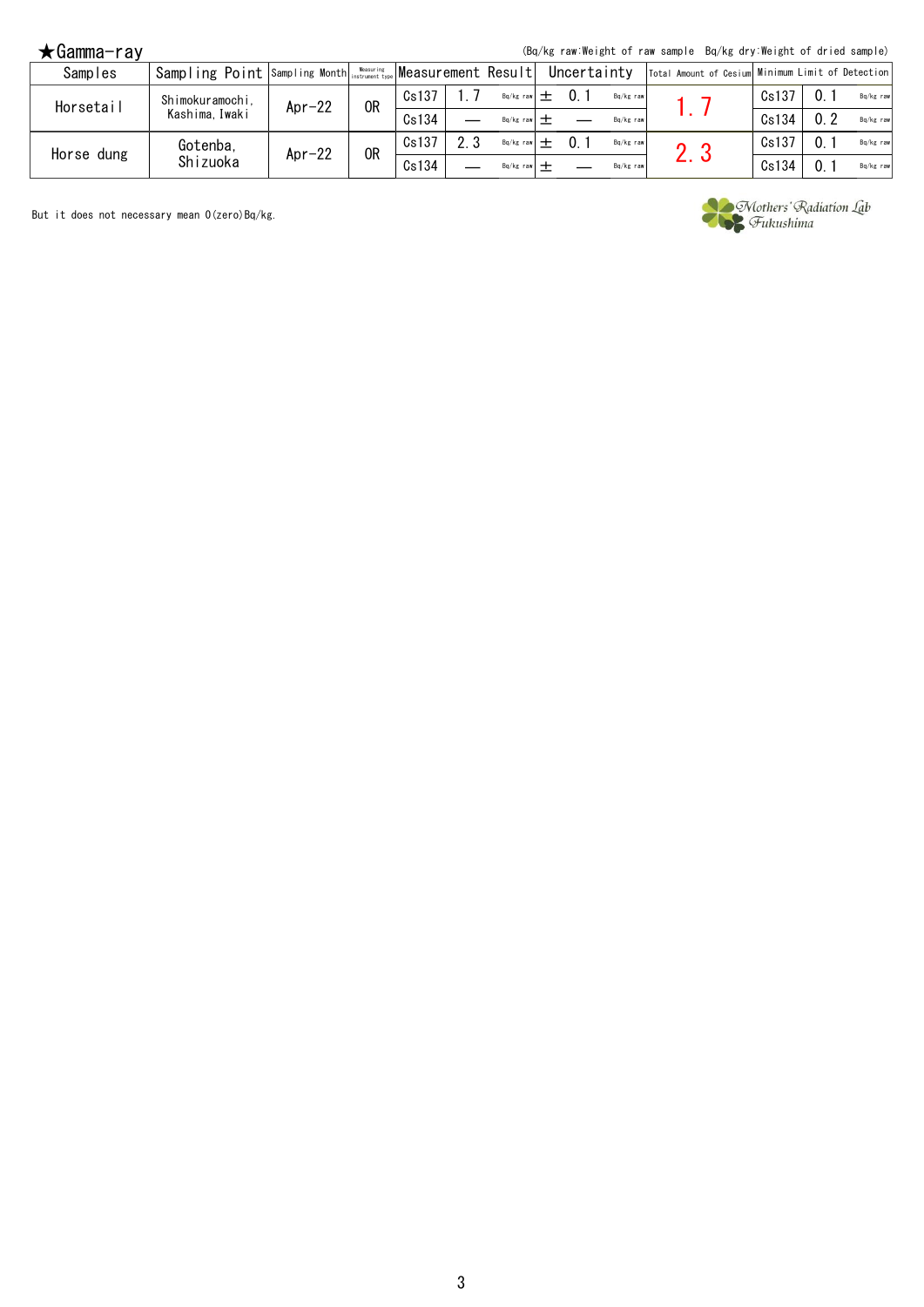★Beta-ray Measuring instrument **Feature Feature** Liquid Scintillation Counter Product of Hidex Product of PerkinElmer Japan Equipment for measuring low-energy HIDEX 300SLL Quantulus GCT 622 beta-ray emission nuclides Measuring nuclide Strontium90 Half-life 30 years Organically bound 3H Harf-life 12.3 years<br>Free-water 3H Harf-life 12.3 years All samples are measured in liquid *OPLATFORM* condition after several days of pretreatment. **STATISTICS** 

|                             | (Bq/Kg raw:Weight of raw sample Bq/Kg dry:Weight of dried sample) |                |          |                                        |           |   |             |                  |        |                            |
|-----------------------------|-------------------------------------------------------------------|----------------|----------|----------------------------------------|-----------|---|-------------|------------------|--------|----------------------------|
| Samples                     | Sampling Point                                                    | Sampling Month |          | Measurement Result                     |           |   | Uncertainty |                  |        | Minimum Limit of Detection |
| Sea water<br>(surface)      | Off the coast of<br>Fukushima Nuclear Power<br>Plant1 Point A     | $Feb-22$       | T (Free) | Under Minimum<br>Limit of<br>Detection | Bq/L      | 土 |             | Bq/L             | 0.19   | Ba/L                       |
| Sea water<br>(surface)      | Off the coast of<br>Fukushima Nuclear Power<br>Plant1 Point B     | $Feb-22$       | T (Free) | Under Minimum<br>Limit of<br>Detection | Bq/L      | 土 |             | Bq/L             | 0.12   | Bq/L                       |
| Sea water<br>(surface)      | Off the coast of<br>Fukushima Nuclear Power<br>Plant1 Point C     | $Feb-22$       | T (Free) | Under Minimum<br>Limit of<br>Detection | Bq/L      | 土 |             | Bq/L             | 0.13   | Ba/L                       |
| Sea water<br>(surface)      | Off the coast of<br>Fukushima Nuclear Power<br>Plant1 Point D     | $Feb-22$       | T (Free) | Under Minimum<br>Limit of<br>Detection | Bq/L      | 土 |             | Bq/L             | 0.12   | Bq/L                       |
| Horse<br>mackerel           | Toyama Pref.                                                      | $Sep-20$       | Sr90     | Under Minimum<br>Limit of<br>Detection | Bq/kg dry | 土 |             | Bq/kg dry $0.16$ |        | Bq/kg dry                  |
| Soil                        | Tsukidate, Date,<br>Fukushima                                     | $Mar-21$       | Sr90     | 1.92                                   | Bq/kg dry | 士 | 0.57        | $Ba/kg$ dry 0.85 |        | Bq/kg dry                  |
| Sea water<br>(lower)        | Off the coast of<br>Fukushima Nuclear Power<br>Plant1 Point C     | $Feb-22$       | Sr90     | 0.0011                                 | Bq/L      | 土 | 0.0005      | Bq/L             | 0.0008 | Ba/L                       |
| Sea water<br>(surface)      | Off the coast of<br>Fukushima Nuclear Power<br>Plant1 Point C     | $Feb-22$       | Sr90     | Under Minimum<br>Limit of<br>Detection | Bq/L      | 土 |             | Bq/L             | 0.0007 | Bq/L                       |
| Sea water<br>(lower)        | Off the coast of<br>Fukushima Nuclear Power<br>Plant1 Point D     | $Feb-22$       | Sr90     | Under Minimum<br>Limit of<br>Detection | Bq/L      | 土 |             | Bq/L             | 0.0008 | Bq/L                       |
| Ash<br>(Wood-burning stove) | Uchigo, Iwaki                                                     | $Feb-22$       | Sr90     | 308.12                                 | Bq/kg dry | 士 | 2.30        | Bq/kg dry $1.39$ |        | Bq/kg dry                  |

 $\H \mathbb{X}''\_$ " used in Measurement Result and Uncertainty shows that the value is below the detection limit.